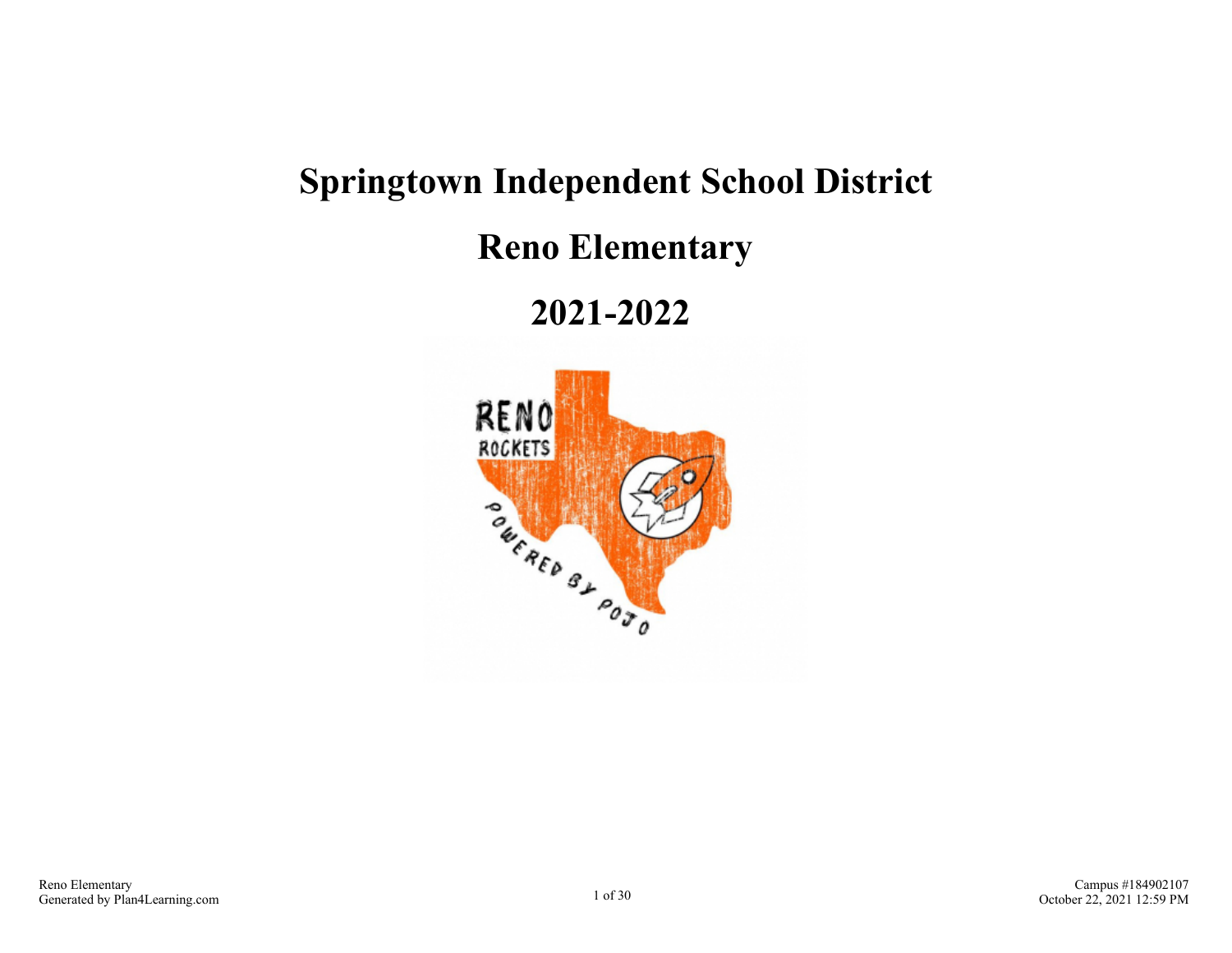# **Mission Statement**

*Mission:* **The mission of Springtown I.S.D. is to provide all students with an educational program that will allow them to develop to their potential, to be well adjusted, and able to make positive contributions to a free enterprise society.**

# **Vision**

*Vision: The vision of Reno Elementary is for all students to make one year's growth every school year. Teachers, students, families and the community will work in partnership to create a school that all children will want to attend.*

*Motto:* Creating Successful Adults, One Child at a Time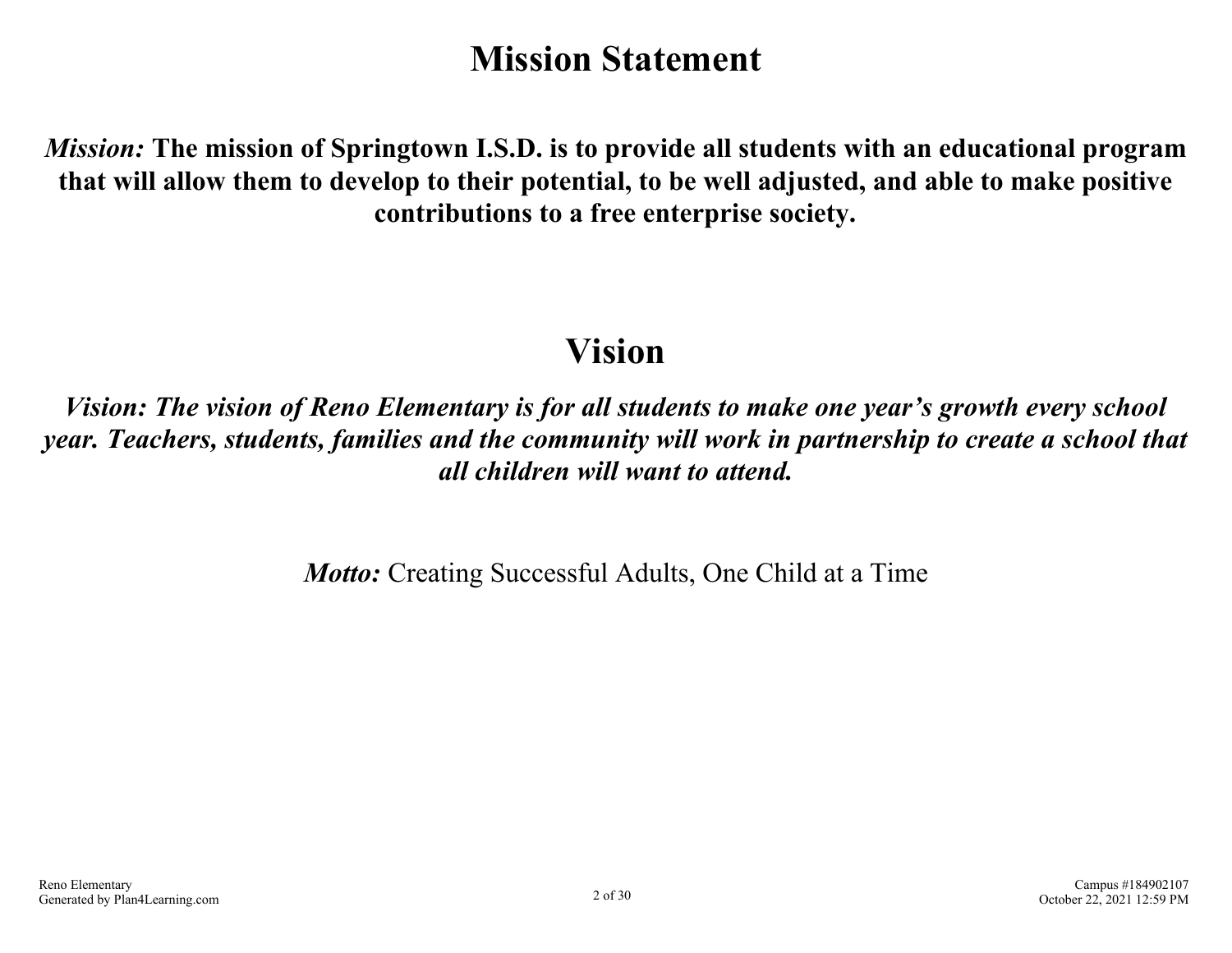# **Table of Contents**

| Comprehensive Needs Assessment                                                                                                                                     |    |
|--------------------------------------------------------------------------------------------------------------------------------------------------------------------|----|
| Demographics                                                                                                                                                       |    |
| <b>Student Learning</b>                                                                                                                                            |    |
| School Processes & Programs                                                                                                                                        | 9  |
| Perceptions                                                                                                                                                        | 11 |
| Priority Problem Statements                                                                                                                                        | 13 |
| Comprehensive Needs Assessment Data Documentation                                                                                                                  | 14 |
| Goals                                                                                                                                                              | 16 |
| Goal 1: Springtown ISD will provide meaningful learning experiences and maintain rigorous standards of academic achievement to prepare 21st century learners for   |    |
| graduation and post-secondary success.                                                                                                                             | 17 |
| Goal 2: Springtown ISD will provide a safe, secure, and supportive environment for students, staff, families, and community.                                       | 22 |
| Goal 3: Springtown ISD will recruit, employ, develop, and retain a highly-effective staff to optimize student engagement and success.                              | 24 |
| Goal 4: Springtown ISD will promote active parental and community partnerships through communication, collaboration, and participation in order to support student |    |
| success.                                                                                                                                                           | 25 |
| Title I Schoolwide Elements                                                                                                                                        | 27 |
| ELEMENT 1. SWP COMPREHENSIVE NEEDS ASSESSMENT (CNA)                                                                                                                | 28 |
| 1.1: Comprehensive Needs Assessment                                                                                                                                | 28 |
| ELEMENT 2. SWP CAMPUS IMPROVEMENT PLAN (CIP)                                                                                                                       | 28 |
| 2.1: Campus Improvement Plan developed with appropriate stakeholders                                                                                               | 28 |
| 2.2: Regular monitoring and revision                                                                                                                               | 28 |
| 2.3: Available to parents and community in an understandable format and language                                                                                   | 28 |
| 2.4: Opportunities for all children to meet State standards                                                                                                        | 28 |
| 2.5: Increased learning time and well-rounded education                                                                                                            | 29 |
| 2.6: Address needs of all students, particularly at-risk                                                                                                           | 29 |
| ELEMENT 3. PARENT AND FAMILY ENGAGEMENT (PFE)                                                                                                                      | 29 |
| 3.1: Develop and distribute Parent and Family Engagement Policy                                                                                                    | 29 |
| 3.2: Offer flexible number of parent involvement meetings                                                                                                          | 30 |
|                                                                                                                                                                    |    |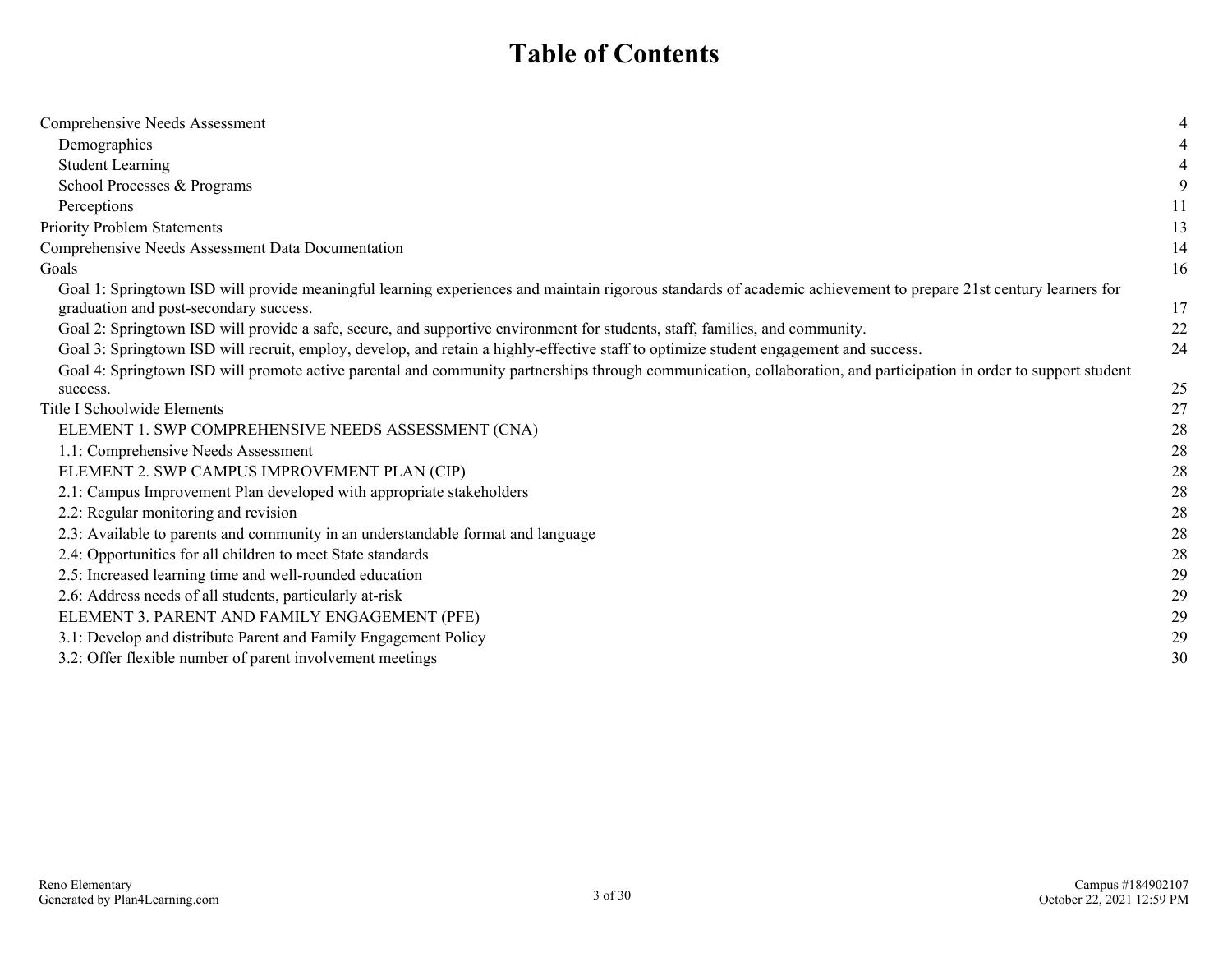# **Comprehensive Needs Assessment**

## **Demographics**

#### **Demographics Summary**

Reno Elementary is the home of the Springtown Fighting Porcupines. The campus is surrounded by an agricultural community, neighbored by Reno City Hall, Police and Fire Departments. RES is located northwest of the DFW metroplex and serves students who reside in the eastern portion of the Springtown ISD boundary. Students attending RES have Azle, Reno, Springtown and Boyd addresses. Reno fosters a community spirit, making it a desired place to live, work, and play in Parker County. Reno Elementary is a Title 1, 4A public elementary school opened in 2000 and currently has a student enrollment of 387 students PreK-4th grade. This is an increase of 60 students from the 2020-21 school year. Reno Elementary does accept open enrollment based on availability on a year-to-year basis, and all out-of district students are required to reapply annually. There is an active PTA at Reno. There are 43 certified staff members and 10 paraprofessionals. Reno student population consists of 27% Hispanic and 66% White students. 75% of our students qualify for free or reduced lunch. 12% of our students are English Language Learners, 1% are GT and 15% receive Special Education Services.

#### **Demographics Strengths**

School and community connections and involvement

#### **Problem Statements Identifying Demographics Needs**

**Problem Statement 1 (Prioritized):** Attendance rate at Reno is 94.75% in 2020-2021. **Root Cause:** COVID 19 and lack of school expectations, communication with parents, systems and incentives in place for student attendance.

**Problem Statement 2:** Number of students who had excessive absences or leave earlies **Root Cause:** Lack of consistent communication with parents from teachers and administration.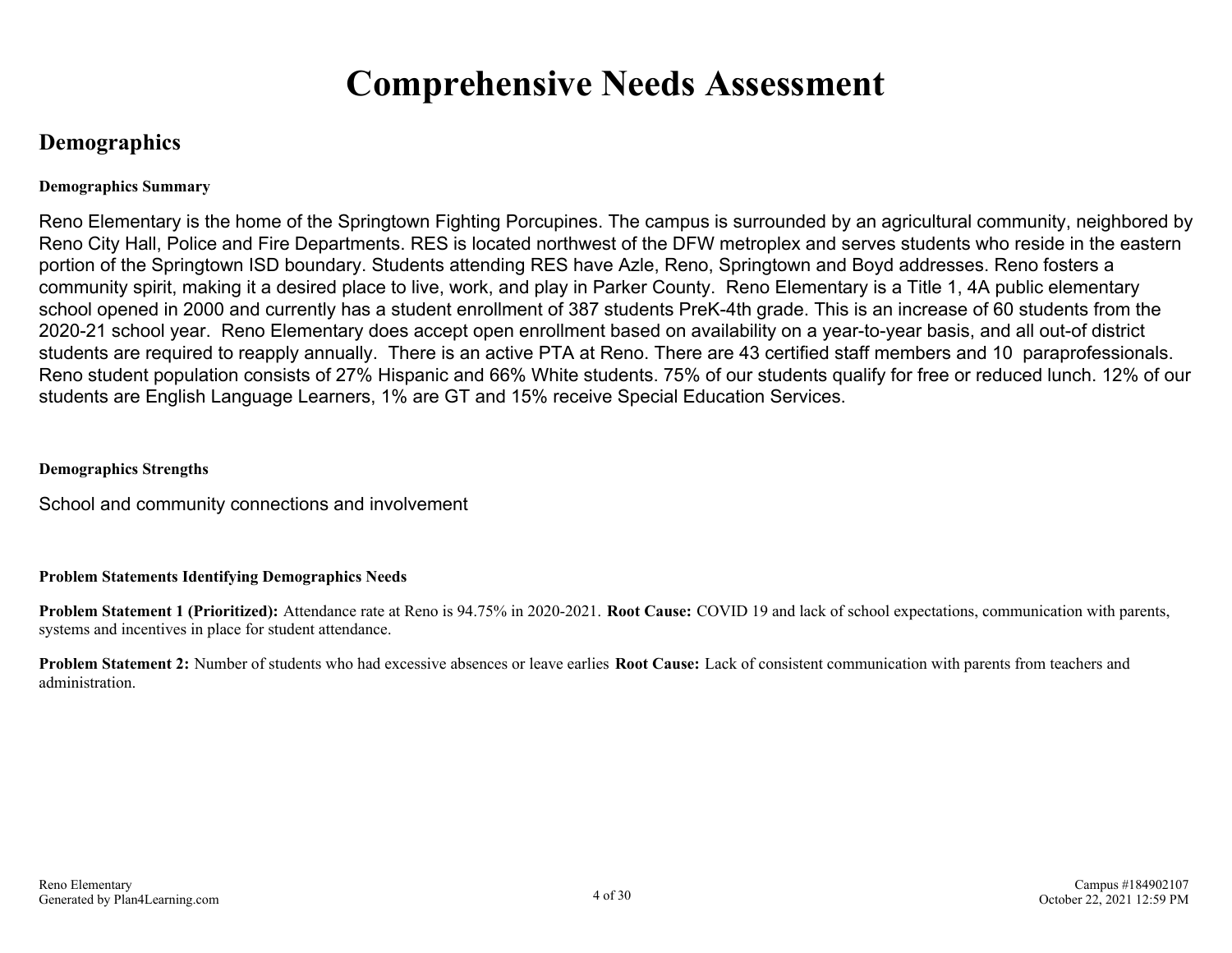## **Student Learning**

#### **Student Learning Summary**

The last rating Reno Elementary received was in 2018-19 and was rated a C with an overall score of 73 out of 100. All campuses were "Not Rated: Declared State of Disaster." for the 2019-20 and 2020-21 school years.

Using data from mClass/Amplify, NWEA/Dreambox, grades, teacher input, STAAR, district assessments, BAS (Benchmark Assessment System) and discipline reports, K-4 students received Tier 2 or Tier 3 interventions/supports. The RTI committee met every six weeks and discussed student needs. When a student had been on Tier 3 with no improvement, a special education referral was considered by the committee. Interventions to support students included Leveled Literacy Intervention (LLI), Amplify & Burst lessons, assignments in Dreambox and Do the Math for 2nd-4th grade. The ARD, LPAC, 504 and RTI committee made decisions concerning state assessment accommodations for 3rd & 4th grade students. Interventions recommended from the RTI committee were implemented by the specialists, instructional assistants and classroom teachers. Tier 3 student interventions were overseen by the reading and math specialists in small groups. Tier 2 students were placed in small groups and seen by the classroom teachers and other instructional support staff.

Support for Special Education students included targeted interventions in an inclusion setting provided by the SPED teacher and/or instructional assistant and/or pull-out support. Last year students identified with dyslexia received System 44 and iRead from our dyslexia teacher and 504 students received interventions recommended by the RTI committee.



#### **mClass Data**

Reno Elementary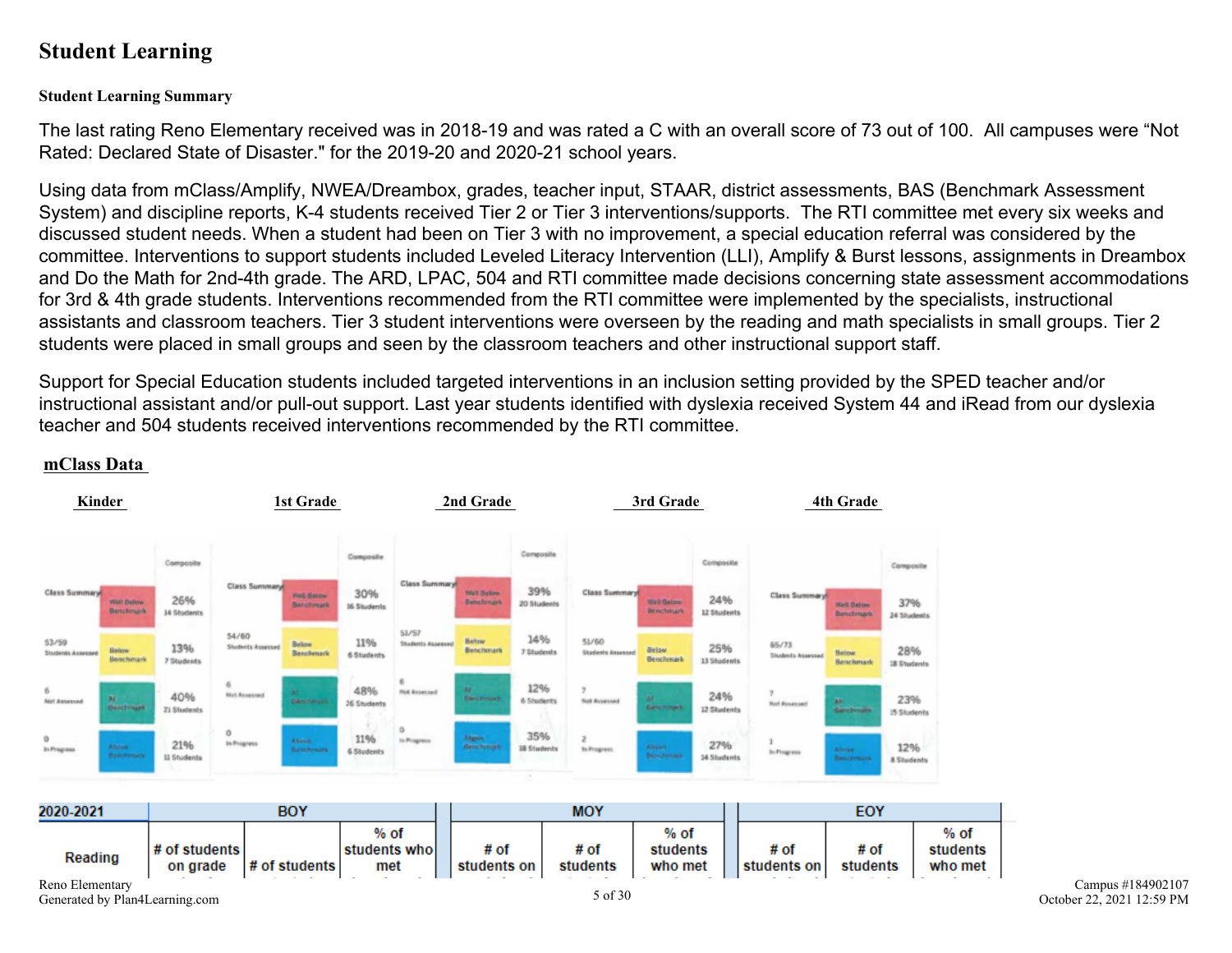|                     | level | tested | benchmark | grade level | tested | benchmark | grade level | tested | benchmark |
|---------------------|-------|--------|-----------|-------------|--------|-----------|-------------|--------|-----------|
| Kinder              | 18    | 65     | 28%       | 27          | 67     | 40%       | 40          | 69     | 58%       |
| First               | 23    | 62     | 37%       | 24          | 63     | 38%       | 34          | 60     | 57%       |
| Second              | 18    | 51     | 35%       | 23          | 58     | 40%       | 30          | 59     | 51%       |
| <b>Third</b>        | 25    | 62     | 40%       | 32          | 63     | 51%       | 34          | 61     | 56%       |
| Fourth              | 32    | 73     | 44%       | 38          | 74     | 51%       | 27          | 74     | 36%       |
| Campus (K-3)        | 84    | 240    | 35%       | 106         | 251    | 42%       | 165         | 323    | 51%       |
| Campus K-4          | 116   | 313    | 37%       | 144         | 325    | 44%       | 165         | 323    | 51%       |
| <b>District K-4</b> | 459   | 1,261  | 36%       | 503         | 1057   | 48%       | 582         | 1052   | 55%       |
|                     |       |        |           |             |        |           |             |        |           |

### **NWEA Map Growth Data**

| <b>Kinder</b>            | <b>BOY</b> | <b>MOY</b> | <b>EOY</b> |
|--------------------------|------------|------------|------------|
| <b>BELOW Grade Level</b> | 28%        | 32%        | 31%        |
| <b>ON Grade Level</b>    | 33%        | 20%        | 26%        |
| <b>ABOVE Grade Level</b> | 38%        | 48%        | 43%        |
|                          |            |            |            |
| 1st Grade                | BOY.       | <b>MOY</b> | EOY.       |
| <b>BELOW Grade Level</b> | 39%        | 32%        | 35%        |
| <b>ON Grade Level</b>    | 26%        | 35%        | 22%        |
| <b>ABOVE Grade Level</b> | 35%        | 32%        | 43%        |
|                          |            |            |            |
| 2nd Grade                | <b>BOY</b> | <b>MOY</b> | <b>EOY</b> |
| <b>BELOW Grade Level</b> | 60%        | 50%        | 56%        |
| <b>ON Grade Level</b>    | <b>16%</b> | 32%        | 20%        |
| <b>ABOVE Grade Level</b> | 25%        | 18%        | 24%        |
|                          |            |            |            |
| 3rd Grade                | <b>BOY</b> | <b>MOY</b> | <b>EOY</b> |
| <b>BELOW Grade Level</b> | 46%        | 25%        | 35%        |
| <b>ON Grade Level</b>    | 25%        | 34%        | 23%        |
| <b>ABOVE Grade Level</b> | 29%        | 41%        | 42%        |
|                          |            |            |            |
| <b>4th Grade</b>         | <b>BOY</b> | <b>MOY</b> | <b>EOY</b> |
| <b>BELOW Grade Level</b> | 44%        | 33%        | 36%        |
| <b>ON Grade Level</b>    | 29%        | 29%        | 23%        |
| <b>ABOVE Grade Level</b> | 26%        | 38%        | 41%        |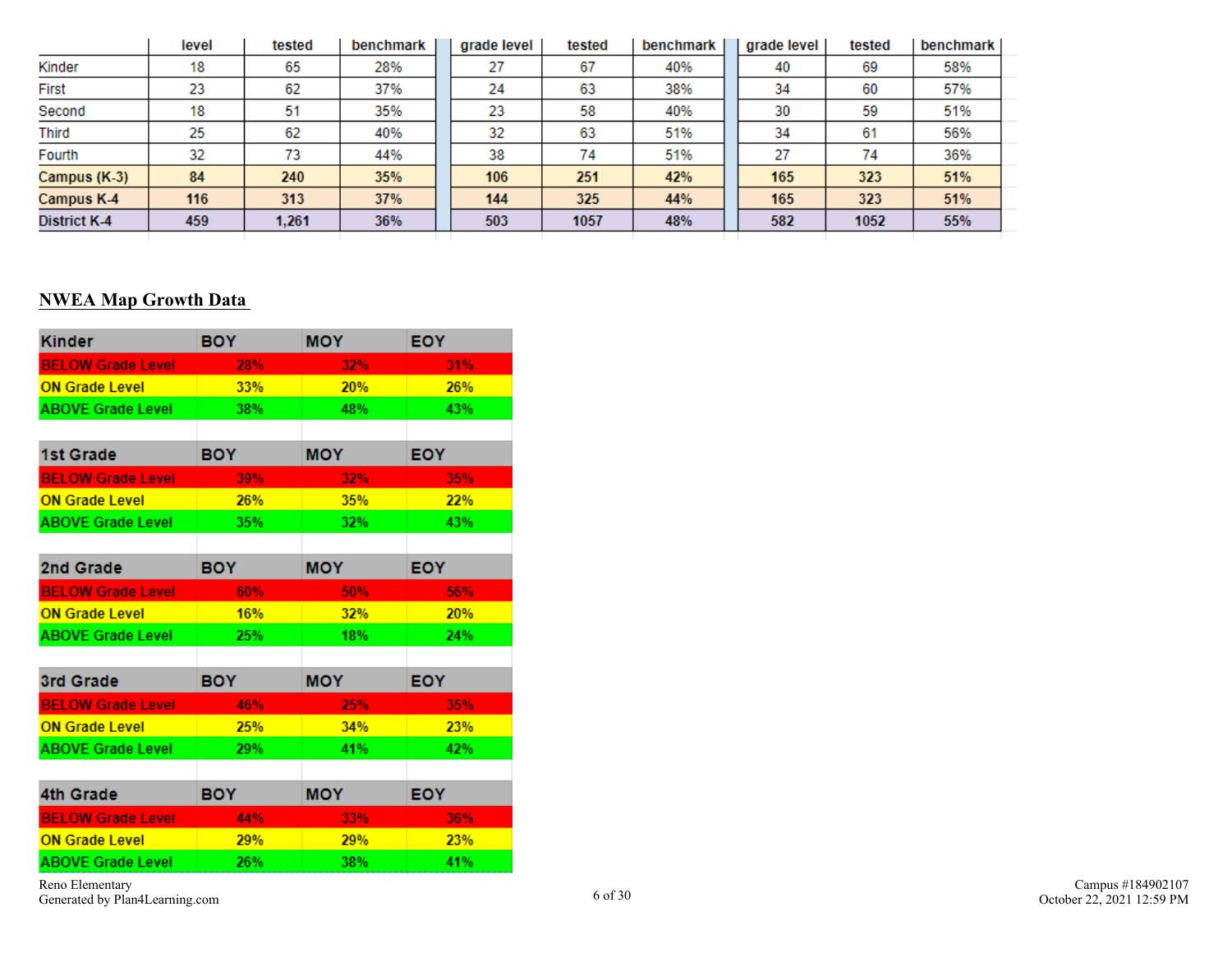| 2020-2021           | <b>BOY</b>                         |                         |                                           | <b>MOY</b>                         |                            |                                          | EOY                                |                            |                                            |  |
|---------------------|------------------------------------|-------------------------|-------------------------------------------|------------------------------------|----------------------------|------------------------------------------|------------------------------------|----------------------------|--------------------------------------------|--|
| Math                | # of students<br>on grade<br>level | # of students<br>tested | % of<br>students whol<br>met<br>benchmark | # of<br>students on<br>grade level | # of<br>students<br>tested | % of<br>students<br>who met<br>benchmark | # of<br>students on<br>grade level | # of<br>students<br>tested | $%$ of<br>students<br>who met<br>benchmark |  |
| Kinder              | 43                                 | 60                      | 72%                                       | 45                                 | 66                         | 68%                                      | 48                                 | 70                         | 69%                                        |  |
| First               | 38                                 | 62                      | 61%                                       | 42                                 | 64                         | 66%                                      | 40                                 | 61                         | 66%                                        |  |
| Second              | 23                                 | 57                      | 40%                                       | 30                                 | 58                         | 52%                                      | 26                                 | 59                         | 44%                                        |  |
| Third               | 35                                 | 65                      | 54%                                       | 50                                 | 66                         | 76%                                      | 42                                 | 65                         | 65%                                        |  |
| Fourth              | 40                                 | 72                      | 56%                                       | 50                                 | 75                         | 67%                                      | 50                                 | 77                         | 65%                                        |  |
| Campus (K-3)        | 179                                | 316                     | 57%                                       | 217                                | 329                        | 66%                                      | 206                                | 332                        | 62%                                        |  |
| Campus K-4          | 179                                | 316                     | 57%                                       | 217                                | 329                        | 66%                                      | 206                                | 332                        | 62%                                        |  |
| <b>District K-4</b> | 768                                | 1,312                   | 59%                                       | 895                                | 1327                       | 67%                                      | 898                                | 1330                       | 68%                                        |  |

| <b>DISTRICT</b> | <b>Approaches</b><br><b>Grade Level</b> | <b>Meets Grade</b><br>Level | <b>Masters Grade</b><br>Level |
|-----------------|-----------------------------------------|-----------------------------|-------------------------------|
|                 |                                         |                             |                               |
| Grade 3         |                                         |                             |                               |
| Reading         | 77%                                     | 40%                         | 18%                           |
| Math            | 75%                                     | 39%                         | 15%                           |
| Grade 4         |                                         |                             |                               |
| Reading         | 70%                                     | 41%                         | 19%                           |
| Math            | 73%                                     | 43%                         | 27%                           |
| Writing         | 55%                                     | 27%                         | 8%                            |

| <b>RES</b>                     | <b>Approaches</b><br><b>Grade Level</b> | <b>Meets Grade</b><br>Level | <b>Masters Grade</b><br>Level |
|--------------------------------|-----------------------------------------|-----------------------------|-------------------------------|
|                                |                                         |                             |                               |
| Grade 3                        |                                         |                             |                               |
| Reading                        | 81%                                     | 43%                         | 16%                           |
| Math                           | 73%                                     | 32%                         | 10%                           |
| Grade 4                        |                                         |                             |                               |
| Reading<br>Reno Elementary     | 64%                                     | 33%                         | 14%                           |
| Generated by Plan4Learning.com |                                         |                             |                               |

÷.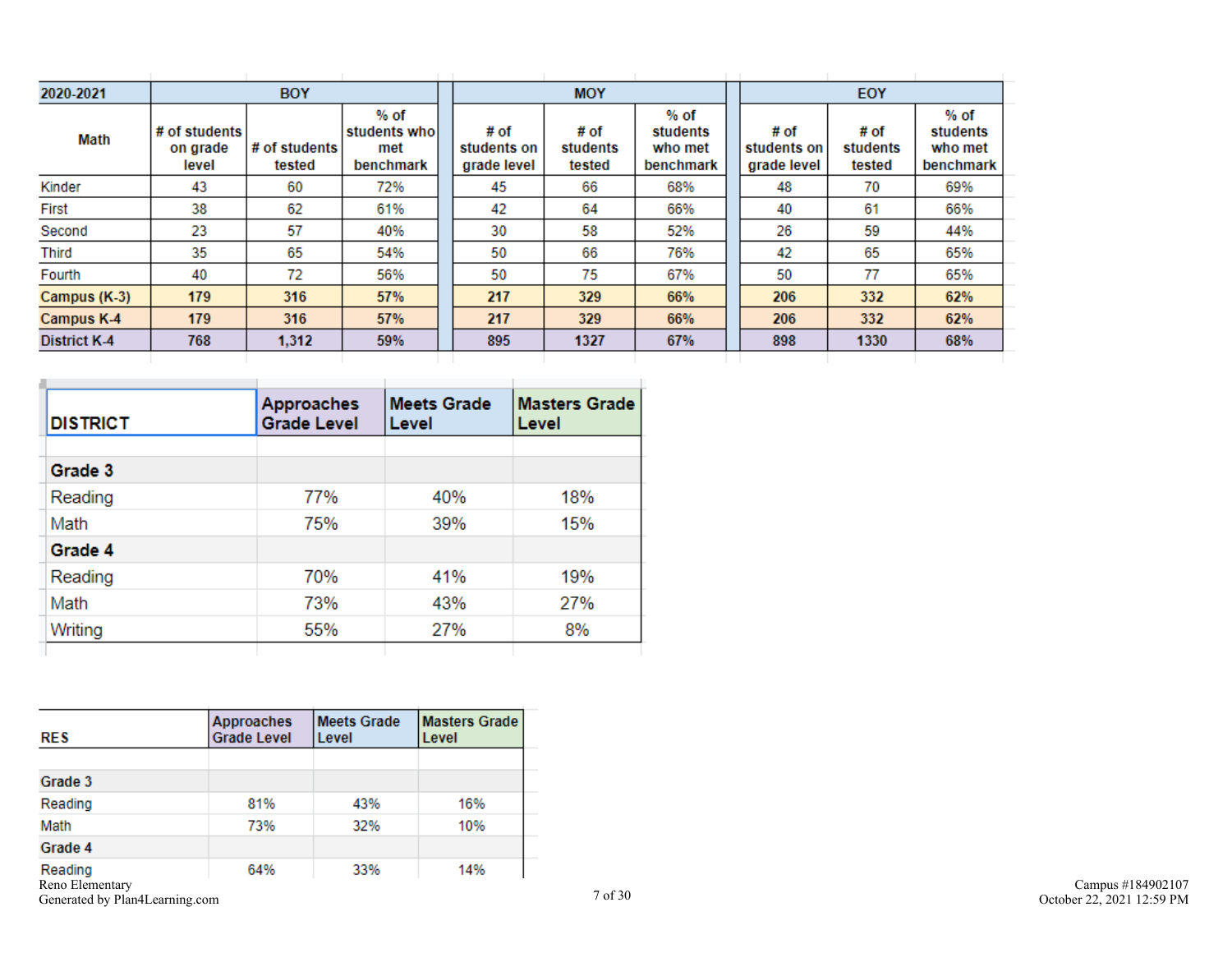| Math    | 68% | 36% | 22% |
|---------|-----|-----|-----|
| Writing | 53% | 25% | 6%  |
|         |     |     |     |

## **Texas Education Agency** 2021 Closing the Gaps SPRINGTOWN RENO EL (184902107) - SPRINGTOWN ISD

\* Confidential \*

|                                                                     | All<br><b>Students</b> | African<br>American | <b>Hispanic</b> | White          | American<br>Indian | Asian                    | Pacific<br><b>Islander</b>         | Two or<br><b>More</b><br>Races | Econ<br><b>Disadv</b> | EL.<br>(Current<br>& Monitored)+ | Special<br>Ed<br>(Current)                              |  |
|---------------------------------------------------------------------|------------------------|---------------------|-----------------|----------------|--------------------|--------------------------|------------------------------------|--------------------------------|-----------------------|----------------------------------|---------------------------------------------------------|--|
|                                                                     |                        |                     |                 |                |                    |                          | <b>Academic Achievement Status</b> |                                |                       |                                  |                                                         |  |
| <b>ELA/Reading Target</b>                                           | 44%                    | 32%                 | 37%             | 60%            | 43%                | 74%                      | 45%                                | 56%                            | 33%                   | 29%                              | 19%                                                     |  |
| <b>Target Met</b>                                                   | <b>No</b>              |                     | <b>No</b>       | <b>No</b>      |                    |                          |                                    |                                | <b>No</b>             |                                  |                                                         |  |
| % at Meets GL Standard or Above                                     | 36%                    |                     | 21%             | 41%            |                    |                          |                                    | 0%                             | 27%                   | 0%                               | 19%                                                     |  |
| # at Meets GL Standard or Above                                     | 44                     |                     | 6               | 38             |                    |                          |                                    | $\mathbf{0}$                   | 22                    | 0                                | 4                                                       |  |
| <b>Total Tests</b>                                                  | 123                    |                     | 28              | 93             |                    | ٠                        |                                    | $\overline{2}$                 | 82                    | 11                               | 21                                                      |  |
| <b>Mathematics Target</b>                                           | 46%                    | 31%                 | 40%             | 59%            | 45%                | 82%                      | 50%                                | 54%                            | 36%                   | 40%                              | 23%                                                     |  |
| <b>Target Met</b>                                                   | <b>No</b>              |                     | <b>No</b>       | <b>No</b>      |                    |                          |                                    |                                | <b>No</b>             |                                  |                                                         |  |
| % at Meets GL Standard or Above                                     | 33%                    |                     | 18%             | 39%            |                    |                          |                                    | 0%                             | 29%                   | 9%                               | 14%                                                     |  |
| # at Meets GL Standard or Above                                     | 41                     |                     | 5               | 36             |                    |                          |                                    | $\mathbf{0}$                   | 24                    | 1                                | 3                                                       |  |
| <b>Total Tests</b>                                                  | 123                    |                     | 28              | 93             |                    |                          |                                    | $\overline{2}$                 | 82                    | 11                               | 21                                                      |  |
| <b>Total Indicators</b>                                             |                        |                     |                 |                |                    |                          |                                    |                                |                       |                                  |                                                         |  |
|                                                                     |                        |                     |                 |                |                    |                          | Participation 2018-19              |                                |                       |                                  |                                                         |  |
| <b>Target</b>                                                       | 95%                    | 95%                 | 95%             | 95%            | 95%                | 95%                      | 95%                                | 95%                            | 95%                   | 95%                              | 95%                                                     |  |
| <b>ELA/Reading</b>                                                  |                        |                     |                 |                |                    |                          |                                    |                                |                       |                                  |                                                         |  |
| % Participation                                                     | 100%                   |                     | 100%            | 100%           |                    |                          |                                    | 100%                           | 100%                  | 100%                             | 100%                                                    |  |
| # Participants                                                      | 119                    |                     | 35              | 81             |                    |                          |                                    | 3                              | 82                    | 17                               | 17                                                      |  |
| <b>Total Tests</b>                                                  | 119                    |                     | 35              | 81             |                    |                          |                                    | з                              | 82                    | 17                               | 17                                                      |  |
| <b>Mathematics</b>                                                  |                        |                     |                 |                |                    |                          |                                    |                                |                       |                                  |                                                         |  |
| % Participation                                                     | 100%                   |                     | 100%            | 100%           |                    |                          | $\overline{\phantom{a}}$           | 100%                           | 100%                  | 100%                             | 100%                                                    |  |
| # Participants                                                      | 118                    |                     | 34              | 81             |                    | $\overline{\phantom{a}}$ | $\sim$                             | 3                              | 81                    | 16                               | 17                                                      |  |
| <b>Total Tests</b>                                                  | 118                    |                     | 34              | 81             |                    |                          |                                    | 3                              | 81                    | 16                               | 17                                                      |  |
|                                                                     |                        |                     |                 |                |                    |                          | Participation 2020-21              |                                |                       |                                  |                                                         |  |
| <b>Target</b>                                                       | 95%                    | 95%                 | 95%             | 95%            | 95%                | 95%                      | 95%                                | 95%                            | 95%                   | 95%                              | 95%                                                     |  |
| <b>ELA/Reading</b>                                                  |                        |                     |                 |                |                    |                          |                                    |                                |                       |                                  |                                                         |  |
| % Participation                                                     | 97%                    | 100%                | 97%             | 96%            |                    |                          |                                    | 100%                           | 97%                   | 100%                             | 96%                                                     |  |
| # Participants                                                      | 143                    | -1                  | 35              | 104            |                    |                          |                                    | 3                              | 91                    | 15                               | 23                                                      |  |
| <b>Total Tests</b>                                                  | 148                    | 1                   | 36              | 108            |                    |                          |                                    | 3                              | 94                    | 15                               | 24                                                      |  |
| <b>Mathematics</b>                                                  |                        |                     |                 |                |                    |                          |                                    |                                |                       |                                  |                                                         |  |
| % Participation                                                     | 97%                    | 100%                | 97%             | 96%            |                    | ٠                        | $\tilde{\phantom{a}}$              | 100%                           | 97%                   | 100%                             | 96%                                                     |  |
| # Participants<br>Reno Elementary<br>Generated by Plan4Learning.com | 143                    | 1                   | 35              | 104<br>8 of 30 |                    |                          |                                    | 3                              | 91                    |                                  | 15 23<br>Campus #184902107<br>October 22, 2021 12:59 PM |  |

October 22, 2021 12:59 PM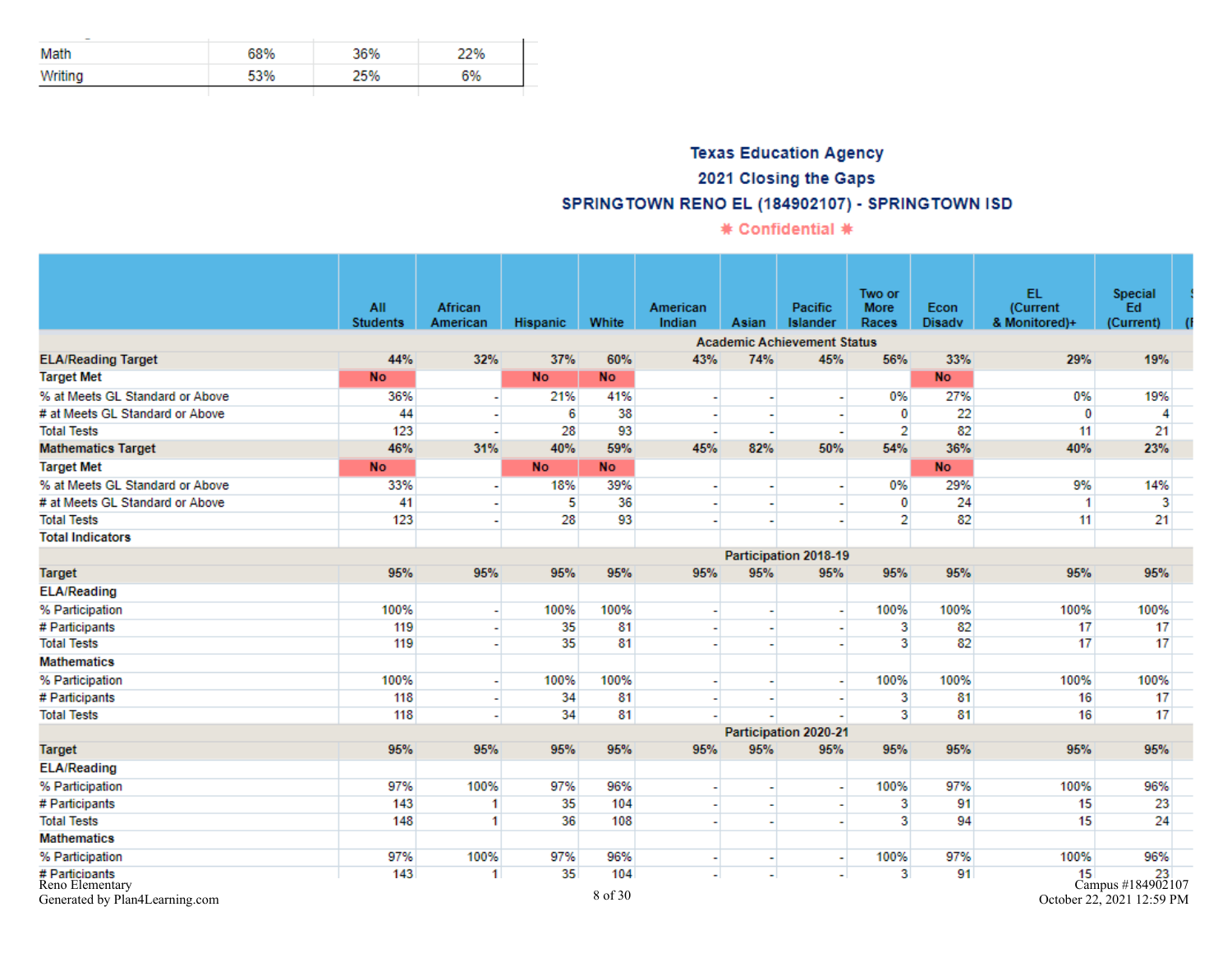| a construction of the construction | .    |     | $\cdots$ |  |  |            |  |
|------------------------------------|------|-----|----------|--|--|------------|--|
| <b>Total Tests</b>                 | 146. | . . | 108      |  |  | <b>CLA</b> |  |

#### **Student Learning Strengths**

- Identifying student needs through RTI committees
- Providing interventions to TIER 2 & 3 students
- 4th grade Math STAAR Masters were above the district and state
- 3rd grade Math STAAR Meets & Masters were above the district and state
- 3rd grade Reading STAAR Approaches and Meets was above state and Approaches Meets & Masters were higher than RES 2019 3rd grade Reading STAAR.
- RES improved in 4th grade Reading/Masters; 3rd grade Reading/Approaches and Masters were higher than RES 2019 STAAR scores.
- RES improved in 3rd grade Math/Approaches & Meets were higher than RES 2019 STAAR scores.

#### **Problem Statements Identifying Student Learning Needs**

**Problem Statement 1 (Prioritized):** Closing the Gaps indicators were met. The following subgroups did not meet target for ELAR or Math: All Students; Hispanic, White, Economically Disadvantaged; Continuously Enrolled, and Non Continuously Enrolled. The following subgroups did not meet target for ELAR: All Students; Hispanic, White, Economically Disadvantaged; Continuously Enrolled, and Non Continuously Enrolled. **Root Cause:** Not using data to drive instruction and interventions; Lack of solid Tier 1, 2, and 3 instruction.

**Problem Statement 2 (Prioritized):** At EOY, 56% of Kinder students met benchmark according to mClass. This was behind district average of 77% and the 85% (GCES) and 81% (SES). **Root Cause:** Covid-19, quarantines, virtual learning and lack of time in school, TIER 1 instruction

**Problem Statement 3 (Prioritized):** At EOY, 69% of Kinder students met benchmark according to NWEA Map Growth. This was behind district average of 77% and the 82% (GCES) and 77% (SES). **Root Cause:** Covid-19, quarantines, virtual learning and lack of time in school, TIER 1 instruction

**Problem Statement 4 (Prioritized):** At EOY, 44% of Second grade students met benchmark according to NWEA Map Growth. This was behind district average of 57% and the 63% (GCES) and 61% (SES). **Root Cause:** Covid-19, quarantines, virtual learning and lack of time in school, TIER 1 instruction

**Problem Statement 5 (Prioritized):** At EOY, 36% of 4th Grade students met benchmark according to mClass. This was behind district average of 56% and the 71% (GCES) and 73% (SES).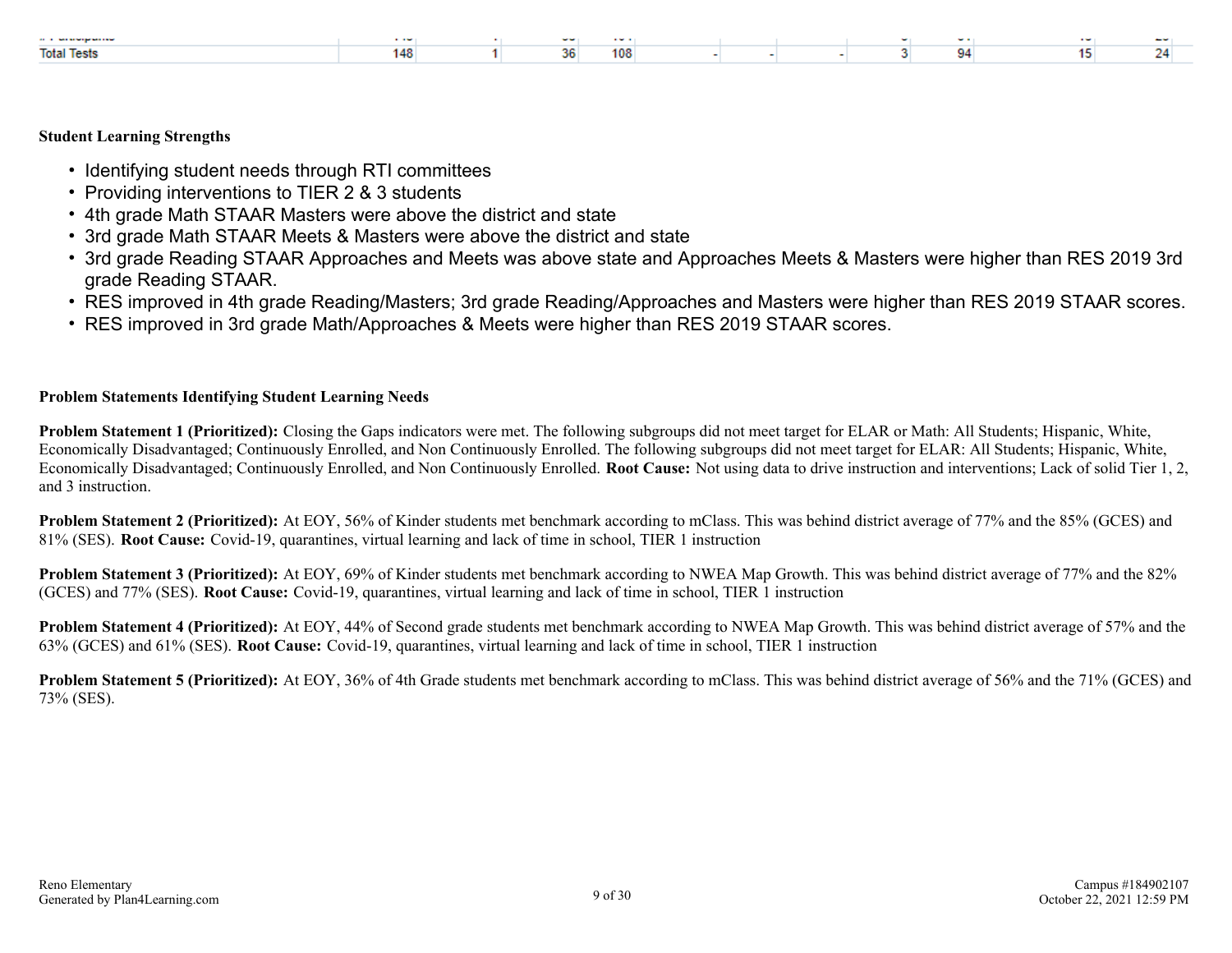## **School Processes & Programs**

**School Processes & Programs Summary**

### **Professional Practices**

There was a 98% retention rate among certified staff. The district provides new teachers to SISD training in August and new teachers to the profession are provided a district mentor who observes and gives them feedback throughout the year. When new staff are hired, they receive a newsletter from the principal with general information. Grade level teams work together to disseminate information to new team members. There are 9 professional development days in August before students return and additional days built in the school calendar. Teachers present information learned to their team in PLCs and on PD days. Teacher capacity is built throughout the school year through PLCs, informal and formal observations by administration, support from the reading and math specialist, and through teachers observing each other. SISD uses T-TESS and T-PESS evaluations for teachers, principals and assistant principals. The principal sends a weekly newsletter to all staff communicating upcoming events, important information and recognizing positive happenings. Teachers are able to be part of a Leadership team that meets once per month with administration.

### **Curriculum & Instruction**

District curriculum directors create a pacing guide for teachers to follow and make sure the curriculum is aligned with the TEKS and ELPS. An additional hour per week of PLC time has been built in the master schedule so that there is time to plan, review data and discuss best practices. District curriculum includes: HMH (K-4), Heggerty (K-2), Go Math (K-4), Zanier-Bloser (K-2), Stem Scopes (K-4), Social Studies Weekly (K-4), Thinking Maps (K-4) & TEKS Resources (K-4), CLI Engage (PreK). Supplemental resources include: Secret Stories (K-2), Time for Kids (2-4), Social Studies Weekly (K-4), Building Fact Fluency (2-4), Number Corner (K&1).

Staff members are included in decision making on the district and campus level. The district has a DIAC committee with representation from all schools. Principals meet with district directors and the superintendent on a regular basis. Reno has a Leadership Team that meets at least once per month. The leadership team consists of 14 members. 9 of the members are K-4 classroom teachers. Other members include the principal, assistant principal, counselor, reading specialist, math specialist and dyslexia teacher. All members volunteered to be part of the team. These team members will help lead professional development, PLCs and weekly grade level plannings. The principal seeks feedback from the staff on a regular basis through emails, surveys and informal conversations.

### **Student Programs**

Students attend "Power Hour" each week while teachers are in PLC time. They rotate through the following classes: PE, music/computers, library and counselor. Third and fourth grade students are able to be recommended for Student Council. Student council members help out in a variety of ways, such as assisting with student arrival and reading with students.

## **Discipline**

Guidance lessons were provided by the counselor to all students each month during Power Hour and teachers had the opportunity to sign up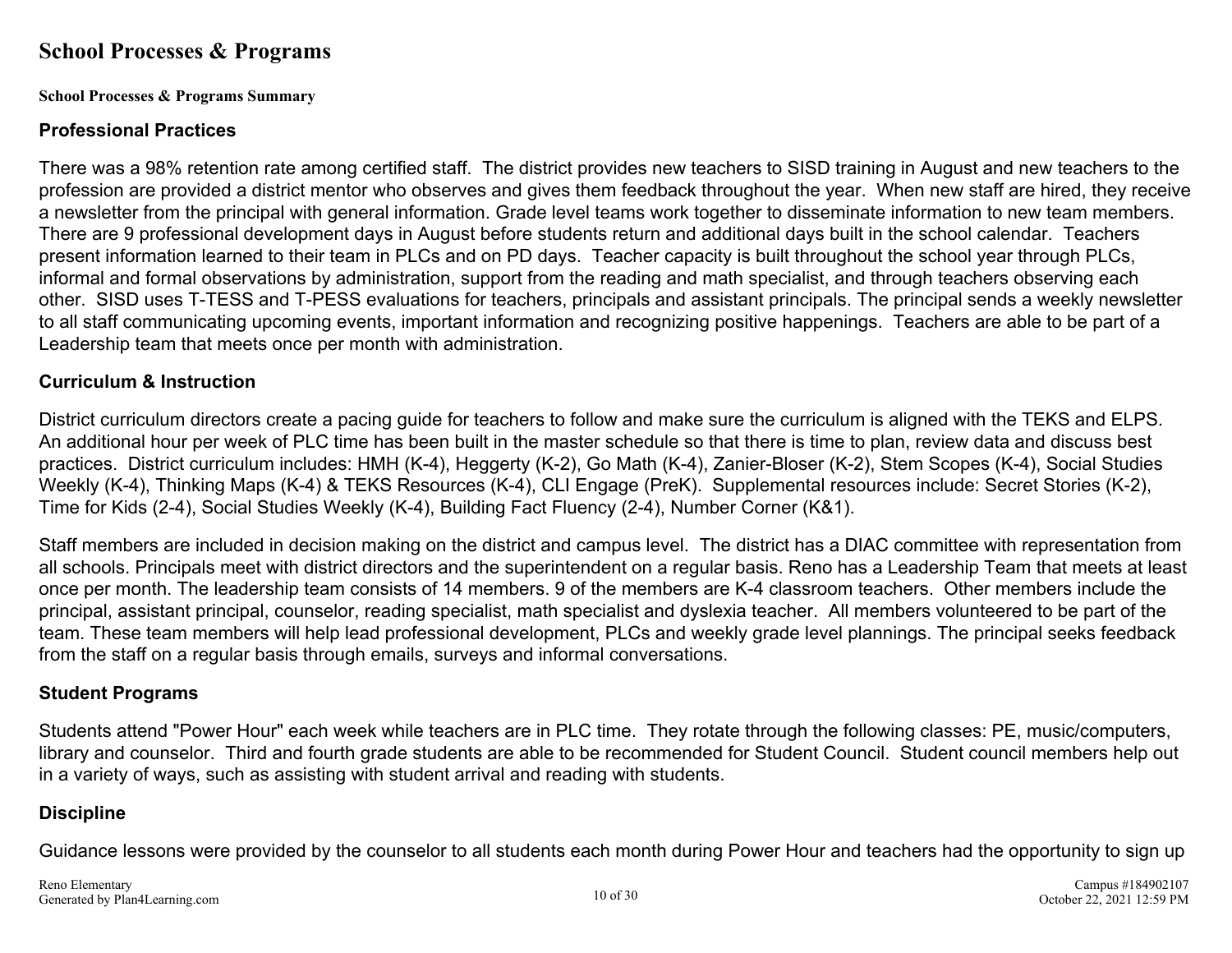for addional times. Schoolwide expectations created by the PBIS committee were maintained, positive supports continued (Positive office referrals, Classroom PBIS; Golden Spoon).

### **Technology**

Each K-4 student received a touchscreen chromebook.

#### **School Processes & Programs Strengths**

- Retention rate amongst staff
- Time embedded for PLC (Professional Learning Communities)
- Positive supports for students- Positive Office Referrals; Classroom PBIS systems; Golden Spoon (Cafeteria)

#### **Problem Statements Identifying School Processes & Programs Needs**

**Problem Statement 1:** Utilizing technology to increase rigor. **Root Cause:** Lack of PD utilizing technology as a tool to help achieve learning standards.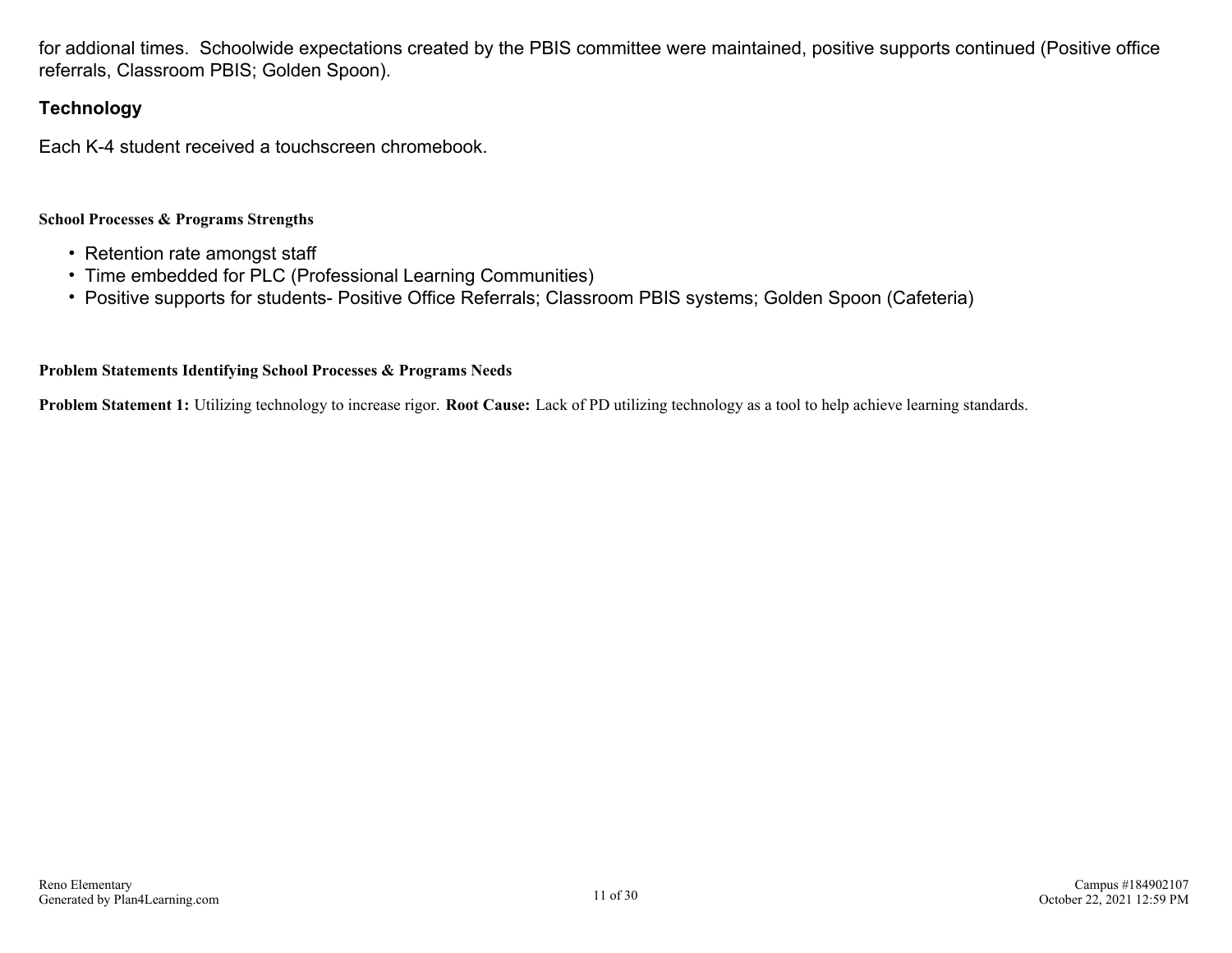## **Perceptions**

#### **Perceptions Summary**

## **School Safety**

At Reno, we are dedicated to providing a safe and secure environment for the students, staff and visitors to our campus. Emergency Binders are given to each staff member at the BOY to be kept by the exit door. Visitors must ring a doorbell in the front to signal when they arrive. All employees receive CRASE training (intruders/ active shooter) annually, each classroom has a safe, additional cameras have been installed throughout the building, and classroom doors are kept locked. All staff wear ID badges, visitors check in the front office with Intercept software, and the district provides a school resource officer. Emergency/ weather drill expectations are reviewed with staff and drills are scheduled once per month.

### **Culture & Climate**

Staff describe RES as student centered and a positive culture. Staff feel supported by administration and feel that they are involved in the design and implementation of important decisions and policies. School, team and individual student and staff accomplishments are recognized and celebrated. There are celebration assemblies each 9 weeks to recognize students and staff; students receive positive office referrals and staff receive shout-outs from peers and parents. Staff feel that RES fosters collegiality and team building. Campus leadership has quality interactions with students and staff.

## **Parent & Community Engagement**

Reno Elementary makes efforts to involve all stakeholders, including students, parents, community members, teachers and staff in the planning and review of our programs and operations. The campus utilizes an automated calling system (Parent-Link), the campus website, Facebook and Twitter to communicate with as many parents as possible. The principal sends a monthly newsletter to parents via Facebook & school messenger (email & text message). All grade levels send a monthly or weekly newsletter to parents. Community stakeholders are involved in a variety of activities such as the site based committee and Parent-Teacher Association.

### **Perceptions Strengths**

- School safety
- School culture for students and staff
- Communication to parents of school events
- Increased participation in family events

## **Problem Statements Identifying Perceptions Needs**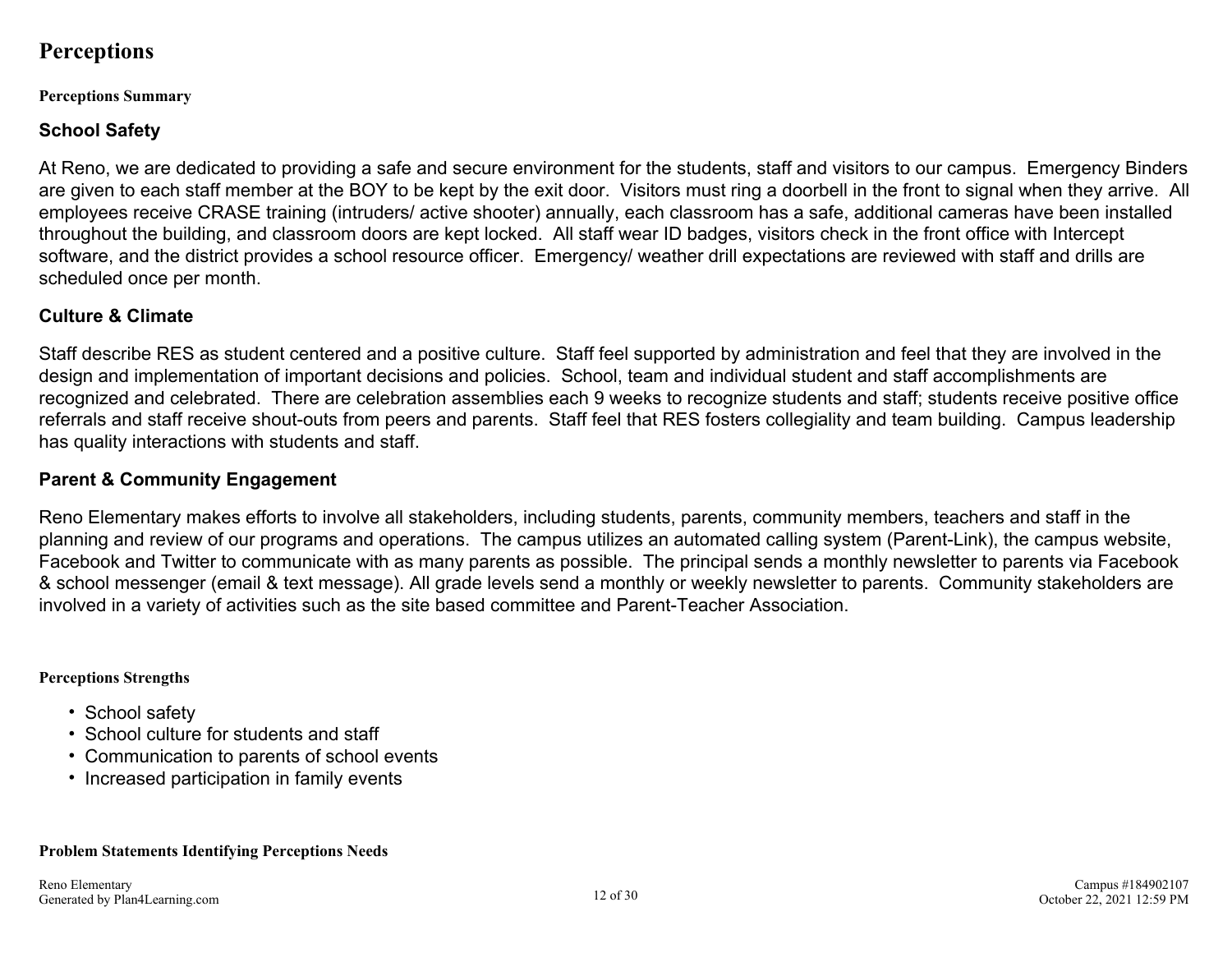**Problem Statement 1:** Limited number of opportunities to engage in academic events **Root Cause:** There were limited opportunities for parents to participate in school events on campus because of Covid-19.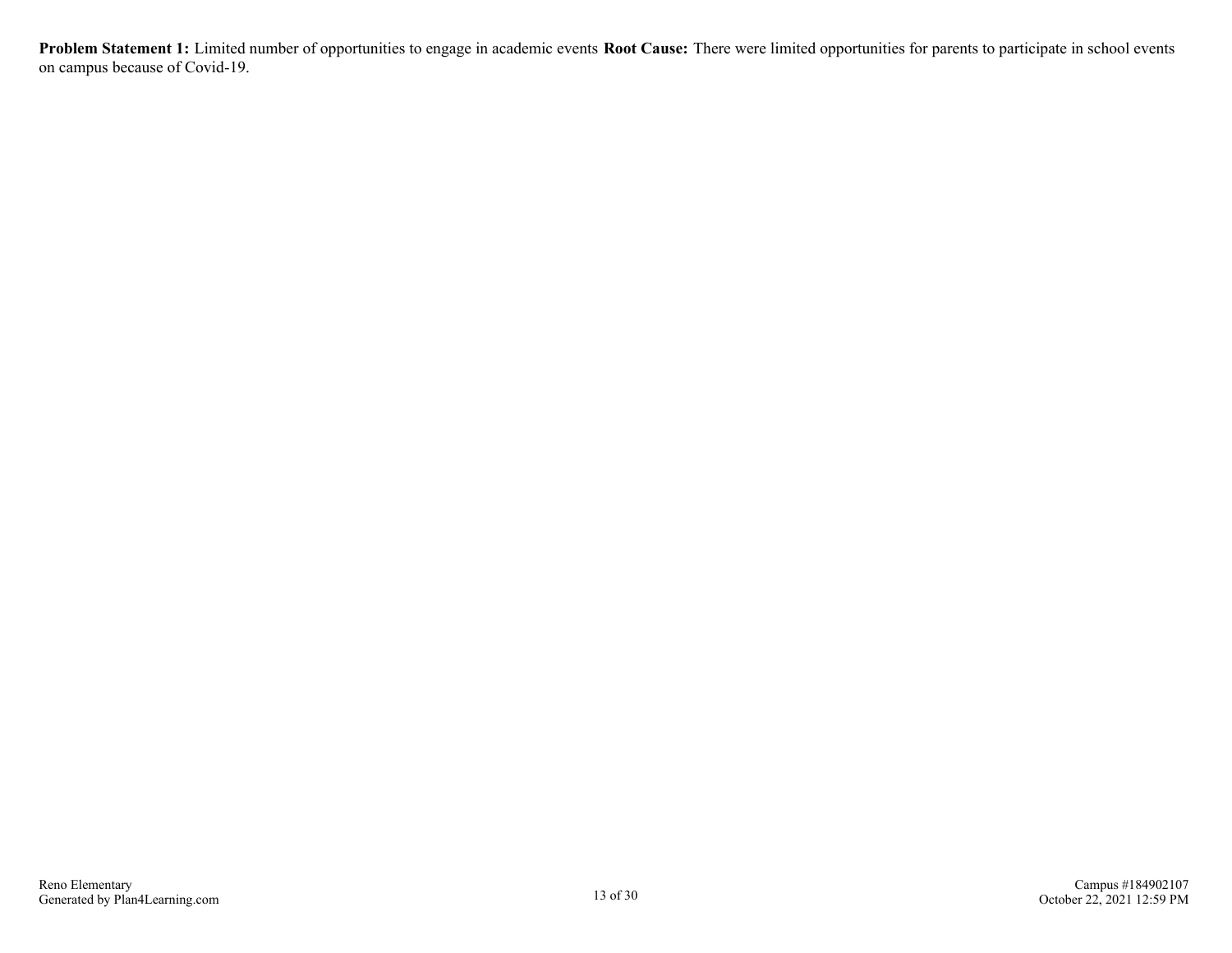# **Priority Problem Statements**

**Problem Statement 1**: Attendance rate at Reno is 94.75% in 2020-2021.

**Root Cause 1**: COVID 19 and lack of school expectations, communication with parents, systems and incentives in place for student attendance.

**Problem Statement 1 Areas**: Demographics

**Problem Statement 2**: Closing the Gaps indicators were met. The following subgroups did not meet target for ELAR or Math: All Students; Hispanic, White, Economically Disadvantaged; Continuously Enrolled, and Non Continuously Enrolled. The following subgroups did not meet target for ELAR: All Students; Hispanic, White, Economically Disadvantaged; Continuously Enrolled, and Non Continuously Enrolled.

**Root Cause 2**: Not using data to drive instruction and interventions; Lack of solid Tier 1, 2, and 3 instruction.

**Problem Statement 2 Areas**: Student Learning

**Problem Statement 3**: At EOY, 56% of Kinder students met benchmark according to mClass. This was behind district average of 77% and the 85% (GCES) and 81% (SES). **Root Cause 3**: Covid-19, quarantines, virtual learning and lack of time in school, TIER 1 instruction **Problem Statement 3 Areas**: Student Learning

**Problem Statement 4**: At EOY, 69% of Kinder students met benchmark according to NWEA Map Growth. This was behind district average of 77% and the 82% (GCES) and 77% (SES).

**Root Cause 4**: Covid-19, quarantines, virtual learning and lack of time in school, TIER 1 instruction

**Problem Statement 4 Areas**: Student Learning

**Problem Statement 5**: At EOY, 44% of Second grade students met benchmark according to NWEA Map Growth. This was behind district average of 57% and the 63% (GCES) and 61% (SES).

**Root Cause 5**: Covid-19, quarantines, virtual learning and lack of time in school, TIER 1 instruction

**Problem Statement 5 Areas**: Student Learning

**Problem Statement 6**: At EOY, 36% of 4th Grade students met benchmark according to mClass. This was behind district average of 56% and the 71% (GCES) and 73% (SES). **Root Cause 6**:

**Problem Statement 6 Areas**: Student Learning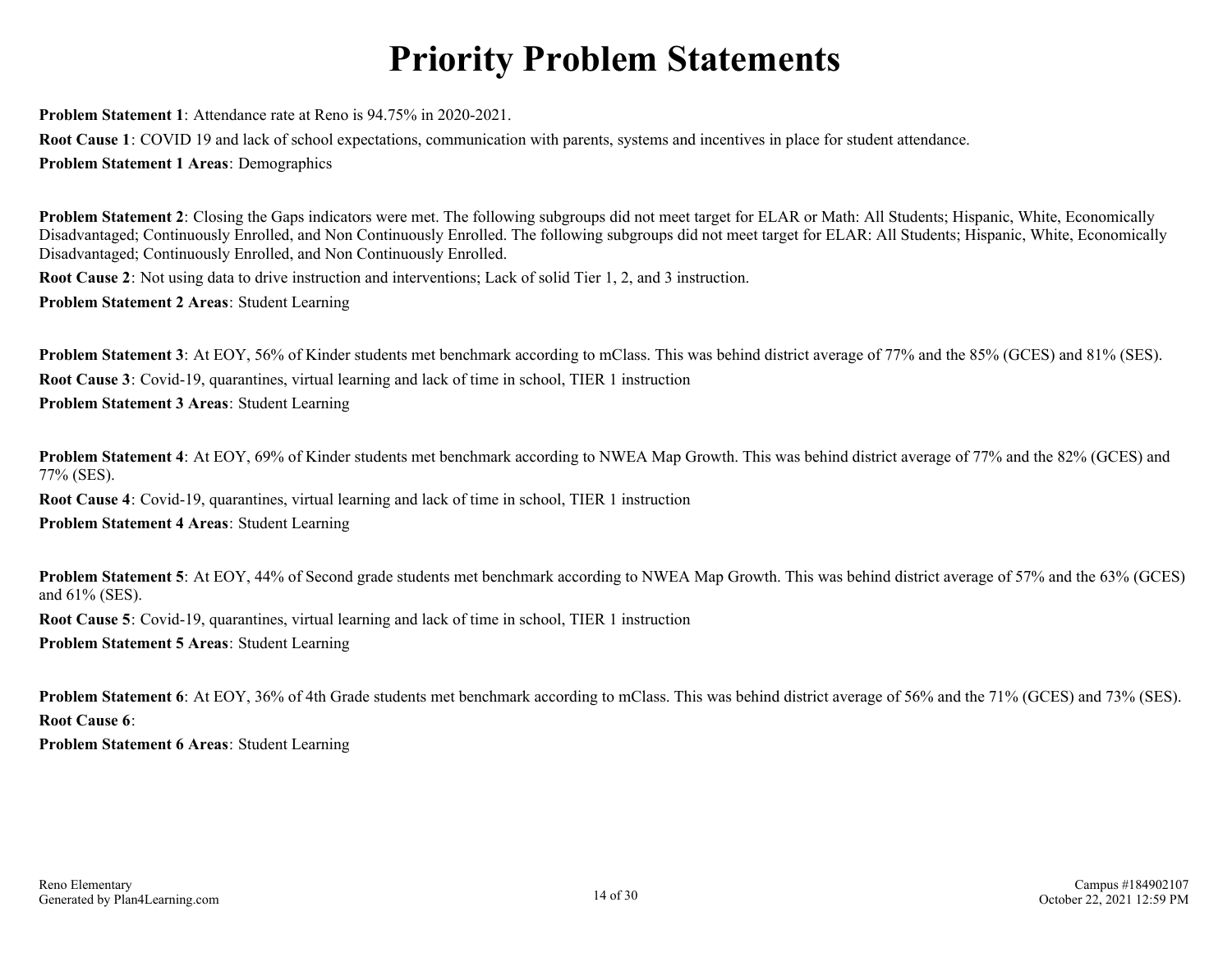# **Comprehensive Needs Assessment Data Documentation**

The following data were used to verify the comprehensive needs assessment analysis:

#### **Improvement Planning Data**

- District goals
- Campus goals
- HB3 CCMR goals
- Performance Objectives with summative review (prior year)

#### **Accountability Data**

- Texas Academic Performance Report (TAPR) data
- Student Achievement Domain
- Student Progress Domain
- Closing the Gaps Domain
- Effective Schools Framework data
- Comprehensive, Targeted, and/or Additional Targeted Support Identification data
- Accountability Distinction Designations
- Federal Report Card Data

#### **Student Data: Assessments**

- State and federally required assessment information
- (STAAR) current and longitudinal results, including all versions
- STAAR released test questions
- STAAR EL progress measure data
- Texas Primary Reading Inventory (TPRI), Tejas LEE, or other alternate early reading assessment results
- Student failure and/or retention rates
- Local benchmark or common assessments data
- Running Records results

#### **Student Data: Student Groups**

- Race and ethnicity data, including number of students, academic achievement, discipline, attendance, and progress
- Special programs data, including number of students, academic achievement, discipline, attendance, and progress
- Male / Female performance, progress, and participation data
- Special education/non-special education population including discipline, progress and participation data
- At-risk/non-at-risk population including performance, progress, discipline, attendance, and mobility data
- Dyslexia Data
- Response to Intervention (RtI) student achievement data

#### **Student Data: Behavior and Other Indicators**

- Class size averages by grade and subject
- School safety data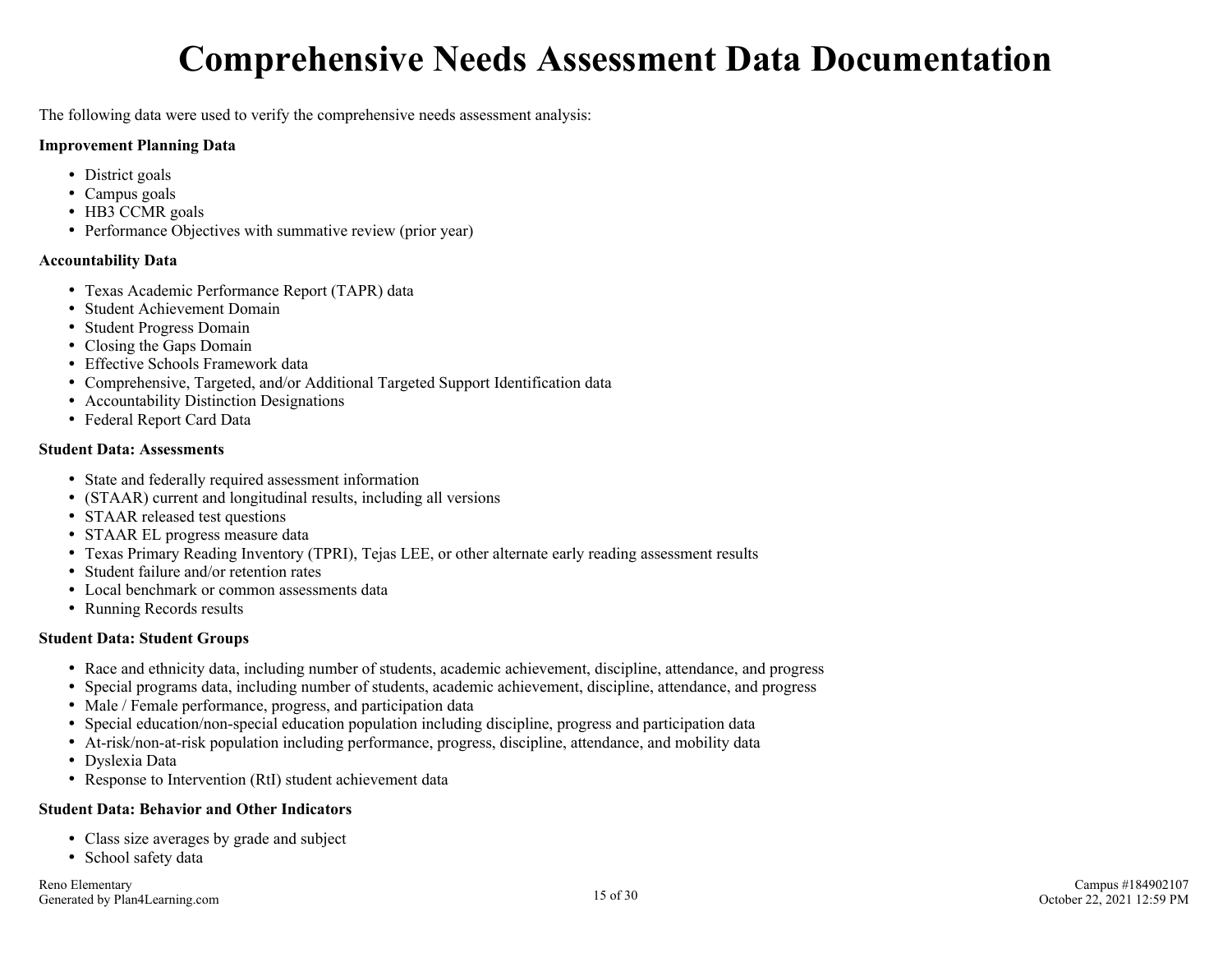#### **Employee Data**

- State certified and high quality staff data
- Professional development needs assessment data
- Evaluation(s) of professional development implementation and impact

#### **Support Systems and Other Data**

- Processes and procedures for teaching and learning, including program implementation
- Study of best practices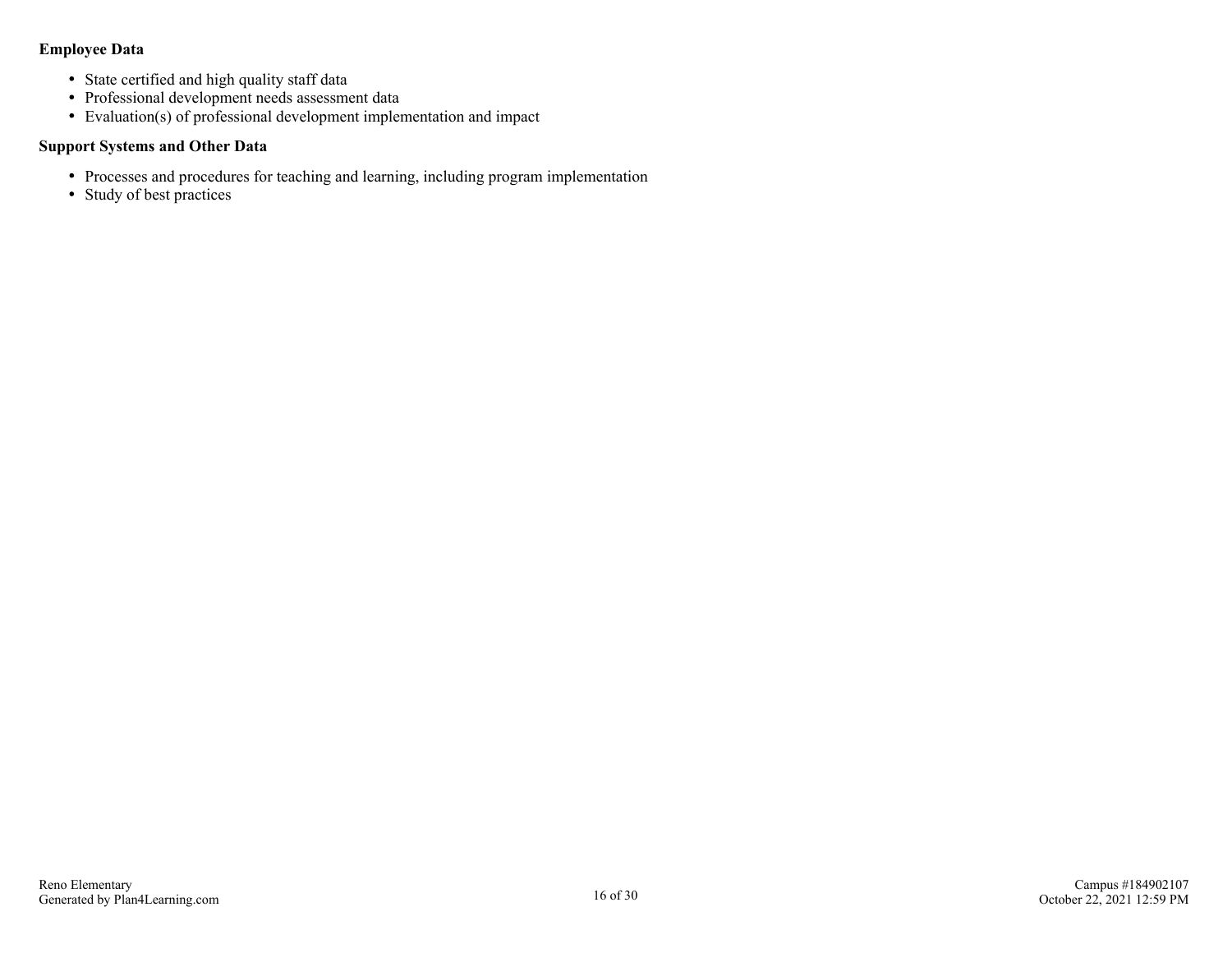# **Goals**

Goal 1: Springtown ISD will provide meaningful learning experiences and maintain rigorous standards of academic achievement to prepare 21st century learners for graduation and post-secondary success.

**Performance Objective 1:** The percentage of 3rd and 4th grade students that perform at the meets level on Reading STAAR will increase to 50% by June 2024.

| <b>Strategy 1 Details</b>                                                                                             | <b>Reviews</b>                       |                                      |     |      |  |
|-----------------------------------------------------------------------------------------------------------------------|--------------------------------------|--------------------------------------|-----|------|--|
| <b>Strategy 1:</b> Utilize daily "WIN" What I Need to address reading deficits of all students utilizing district and |                                      | <b>Summative</b><br><b>Formative</b> |     |      |  |
| supplemental resources.                                                                                               | <b>Nov</b>                           | Feb                                  | Apr | June |  |
| <b>Strategy's Expected Result/Impact:</b> Growth in meets level on STAAR Reading 3rd & 4th grade                      |                                      |                                      |     |      |  |
| Staff Responsible for Monitoring: Principal & Reading Specialist                                                      |                                      |                                      |     |      |  |
| Title I Schoolwide Elements: 2.4, 2.5, 2.6                                                                            |                                      |                                      |     |      |  |
| <b>Problem Statements: Student Learning 1</b>                                                                         |                                      |                                      |     |      |  |
| <b>Strategy 2 Details</b>                                                                                             | <b>Reviews</b>                       |                                      |     |      |  |
| Strategy 2: Provide a continuum of placements to meet the instructional needs of students with disabilities (in class | <b>Summative</b><br><b>Formative</b> |                                      |     |      |  |
| support, co-teach, resource) and dyslexia.                                                                            | Nov.                                 | Feb                                  | Apr | June |  |
| Strategy's Expected Result/Impact: Increased performance of special education students                                |                                      |                                      |     |      |  |
|                                                                                                                       |                                      |                                      |     |      |  |
| Staff Responsible for Monitoring: SPED teachers, Dyslexia Teacher, Principal                                          |                                      |                                      |     |      |  |
| Title I Schoolwide Elements: 2.4, 2.5, 2.6 - TEA Priorities: Build a foundation of reading and math - ESF             |                                      |                                      |     |      |  |
| Levers: Lever 4: High-Quality Curriculum, Lever 5: Effective Instruction                                              |                                      |                                      |     |      |  |
| <b>Problem Statements: Student Learning 1</b>                                                                         |                                      |                                      |     |      |  |

#### **Performance Objective 1 Problem Statements:**

### **Student Learning**

**Problem Statement 1**: Closing the Gaps indicators were met. The following subgroups did not meet target for ELAR or Math: All Students; Hispanic, White, Economically Disadvantaged; Continuously Enrolled, and Non Continuously Enrolled. The following subgroups did not meet target for ELAR: All Students; Hispanic, White, Economically Disadvantaged; Continuously Enrolled, and Non Continuously Enrolled. **Root Cause**: Not using data to drive instruction and interventions; Lack of solid Tier 1, 2, and 3 instruction.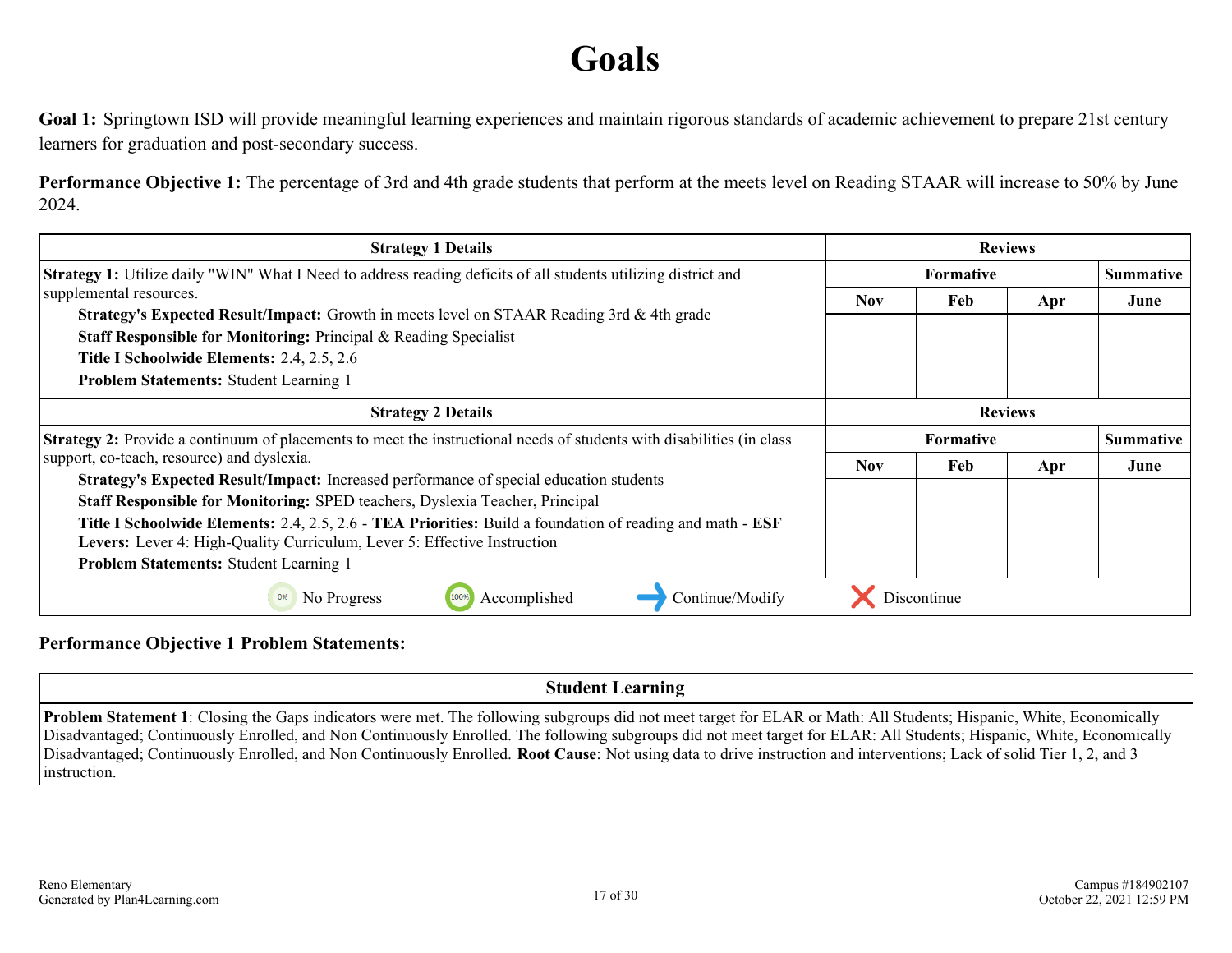**Performance Objective 2:** The percentage of K-3 students that perform on or above grade level as measured by mClass Dibels 8th Edition will increase from 35% to 65% by June 2024.

#### **HB3 Goal**

**Evaluation Data Sources:** Measures may include: mClass Dibels 8

| <b>Strategy 1 Details</b>                                                                                                                                                                                                                                                | <b>Reviews</b>                       |                  |     |                  |  |  |  |
|--------------------------------------------------------------------------------------------------------------------------------------------------------------------------------------------------------------------------------------------------------------------------|--------------------------------------|------------------|-----|------------------|--|--|--|
| <b>Strategy 1:</b> Addressing student needs during "WIN" What I Need time utilizing district and supplemental resources.                                                                                                                                                 | <b>Formative</b><br><b>Summative</b> |                  |     |                  |  |  |  |
| Strategy's Expected Result/Impact: Growth in mClass composite scores                                                                                                                                                                                                     | <b>Nov</b>                           | Feb              | Apr | June             |  |  |  |
| Staff Responsible for Monitoring: Campus Administrators; Reading Specialist                                                                                                                                                                                              |                                      |                  |     |                  |  |  |  |
| Title I Schoolwide Elements: 2.4, 2.5, 2.6 - TEA Priorities: Build a foundation of reading and math,<br>Improve low-performing schools - ESF Levers: Lever 1: Strong School Leadership and Planning, Lever 4:<br>High-Quality Curriculum, Lever 5: Effective Instruction |                                      |                  |     |                  |  |  |  |
| <b>Problem Statements: Student Learning 2, 5</b>                                                                                                                                                                                                                         |                                      |                  |     |                  |  |  |  |
| Funding Sources: - 211- Title I, Part A                                                                                                                                                                                                                                  |                                      |                  |     |                  |  |  |  |
|                                                                                                                                                                                                                                                                          |                                      |                  |     |                  |  |  |  |
| <b>Strategy 2 Details</b>                                                                                                                                                                                                                                                |                                      | <b>Reviews</b>   |     |                  |  |  |  |
| <b>Strategy 2:</b> 100% of PK-4 teachers and administrators will successfully complete the Reading Academy by June 2023.                                                                                                                                                 |                                      | <b>Formative</b> |     | <b>Summative</b> |  |  |  |
| Strategy's Expected Result/Impact: Growth in mClass composite scores; Improved reading performance                                                                                                                                                                       | <b>Nov</b>                           | Feb              | Apr | June             |  |  |  |
| Staff Responsible for Monitoring: Director of Curriculum and Instruction; Campus Administrators                                                                                                                                                                          |                                      |                  |     |                  |  |  |  |
| Title I Schoolwide Elements: 2.4, 2.6 - TEA Priorities: Recruit, support, retain teachers and principals,                                                                                                                                                                |                                      |                  |     |                  |  |  |  |
| Build a foundation of reading and math, Improve low-performing schools - ESF Levers: Lever 2: Effective,<br>Well-Supported Teachers, Lever 5: Effective Instruction                                                                                                      |                                      |                  |     |                  |  |  |  |

#### **Performance Objective 2 Problem Statements:**

**Student Learning Problem Statement 2**: At EOY, 56% of Kinder students met benchmark according to mClass. This was behind district average of 77% and the 85% (GCES) and 81% (SES). **Root Cause**: Covid-19, quarantines, virtual learning and lack of time in school, TIER 1 instruction **Problem Statement 5**: At EOY, 36% of 4th Grade students met benchmark according to mClass. This was behind district average of 56% and the 71% (GCES) and 73% (SES).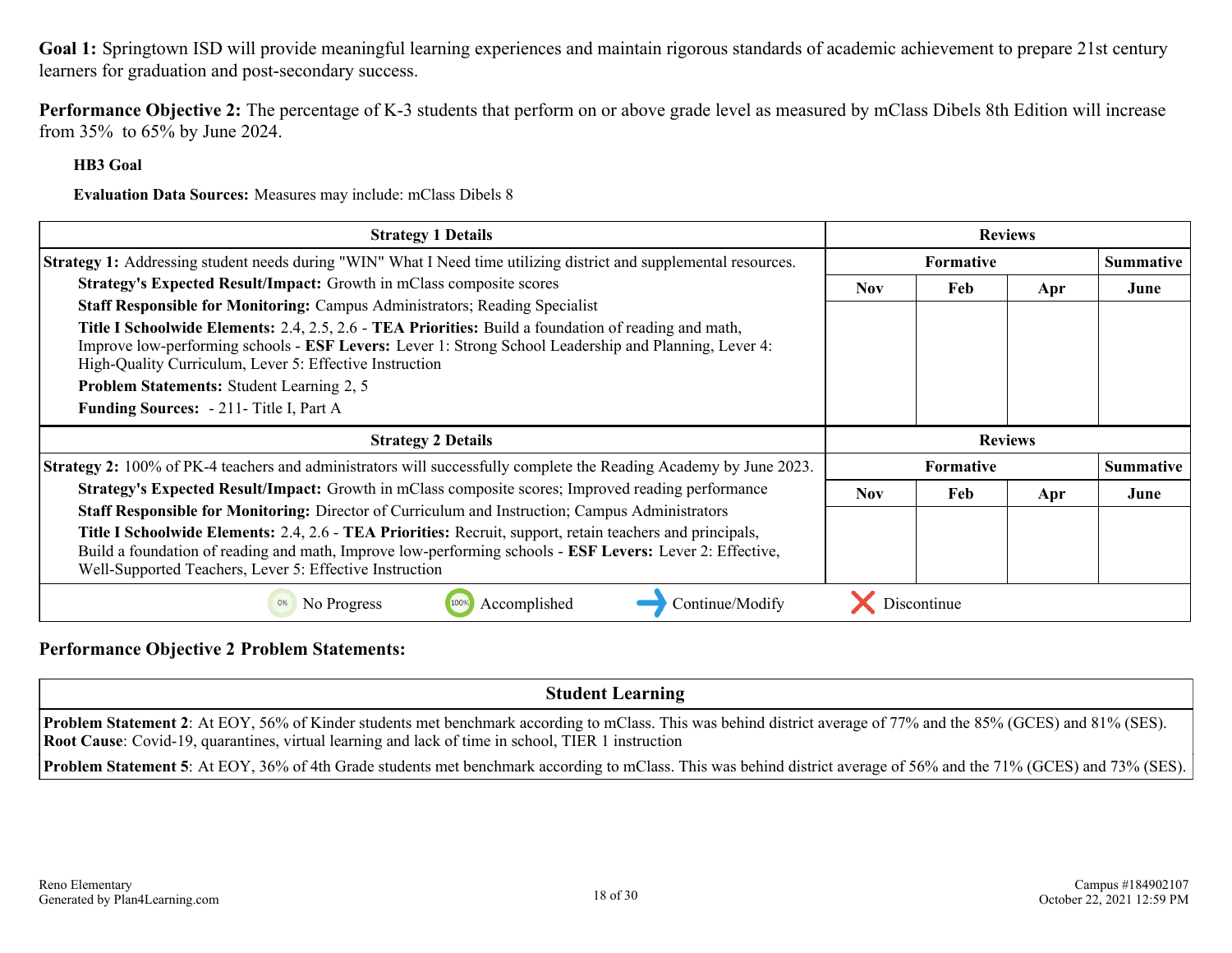**Performance Objective 3:** The percentage of prekindergarten students that perform on or above grade level as identified by the Circle P: Rapid Vocabulary measure will increase from 27% to 60% by June 2024.

**Targeted or ESF High Priority**

**Evaluation Data Sources:** Circle PM Assessment

| <b>Strategy 1 Details</b>                                                                                                                                                                                                                                                             |                        | <b>Reviews</b>   |     |                  |  |
|---------------------------------------------------------------------------------------------------------------------------------------------------------------------------------------------------------------------------------------------------------------------------------------|------------------------|------------------|-----|------------------|--|
| <b>Strategy 1:</b> Provide the required 30 hours of Early Childhood specific training and coaching to Pre-Kindergarten                                                                                                                                                                |                        | <b>Formative</b> |     | <b>Summative</b> |  |
| teachers (15 hours of training and 15 hours of coaching) focusing on the implementation of new curriculum.                                                                                                                                                                            | <b>Nov</b>             | Feb              | Apr | June             |  |
| Strategy's Expected Result/Impact: 100% of PreK teachers will have 30 hours of early childhood specific<br>professional learning, including at least 15 hours of coaching.                                                                                                            |                        |                  |     |                  |  |
| <b>Staff Responsible for Monitoring:</b> Director of Elementary Curriculum $\&$ Instruction; Campus<br>Administrators                                                                                                                                                                 |                        |                  |     |                  |  |
| Title I Schoolwide Elements: 2.4, 2.5, 2.6 - TEA Priorities: Recruit, support, retain teachers and<br>principals, Build a foundation of reading and math, Improve low-performing schools - ESF Levers: Lever 2:<br>Effective, Well-Supported Teachers, Lever 5: Effective Instruction |                        |                  |     |                  |  |
| <b>Strategy 2 Details</b>                                                                                                                                                                                                                                                             | <b>Reviews</b>         |                  |     |                  |  |
| <b>Strategy 2:</b> Implement an early childhood transition plan, including partnering with the childcare facilities within the                                                                                                                                                        | Summative<br>Formative |                  |     |                  |  |
| district (but specifically the Reno area) boundaries.                                                                                                                                                                                                                                 | <b>Nov</b>             | Feb              | Apr | June             |  |
| Strategy's Expected Result/Impact: A transition plan outlining details for the transition of:<br>-PreK students to Kindergarten<br>-Daycare students to PreK                                                                                                                          |                        |                  |     |                  |  |
| <b>Staff Responsible for Monitoring:</b> Director of Elementary Curriculum & Instruction; Campus<br>Administrators                                                                                                                                                                    |                        |                  |     |                  |  |
| Title I Schoolwide Elements: 2.6 - TEA Priorities: Build a foundation of reading and math, Improve low-<br>performing schools - ESF Levers: Lever 1: Strong School Leadership and Planning                                                                                            |                        |                  |     |                  |  |
| Funding Sources: mCLASS with Amplify Reading - 199-PIC 30 SCE, Title IA, Schoolwide Activity -<br>\$13,457, mCLASS with Amplify Reading Professional Development - 199-PIC 30 SCE, Title IA,<br>Schoolwide Activity - \$668                                                           |                        |                  |     |                  |  |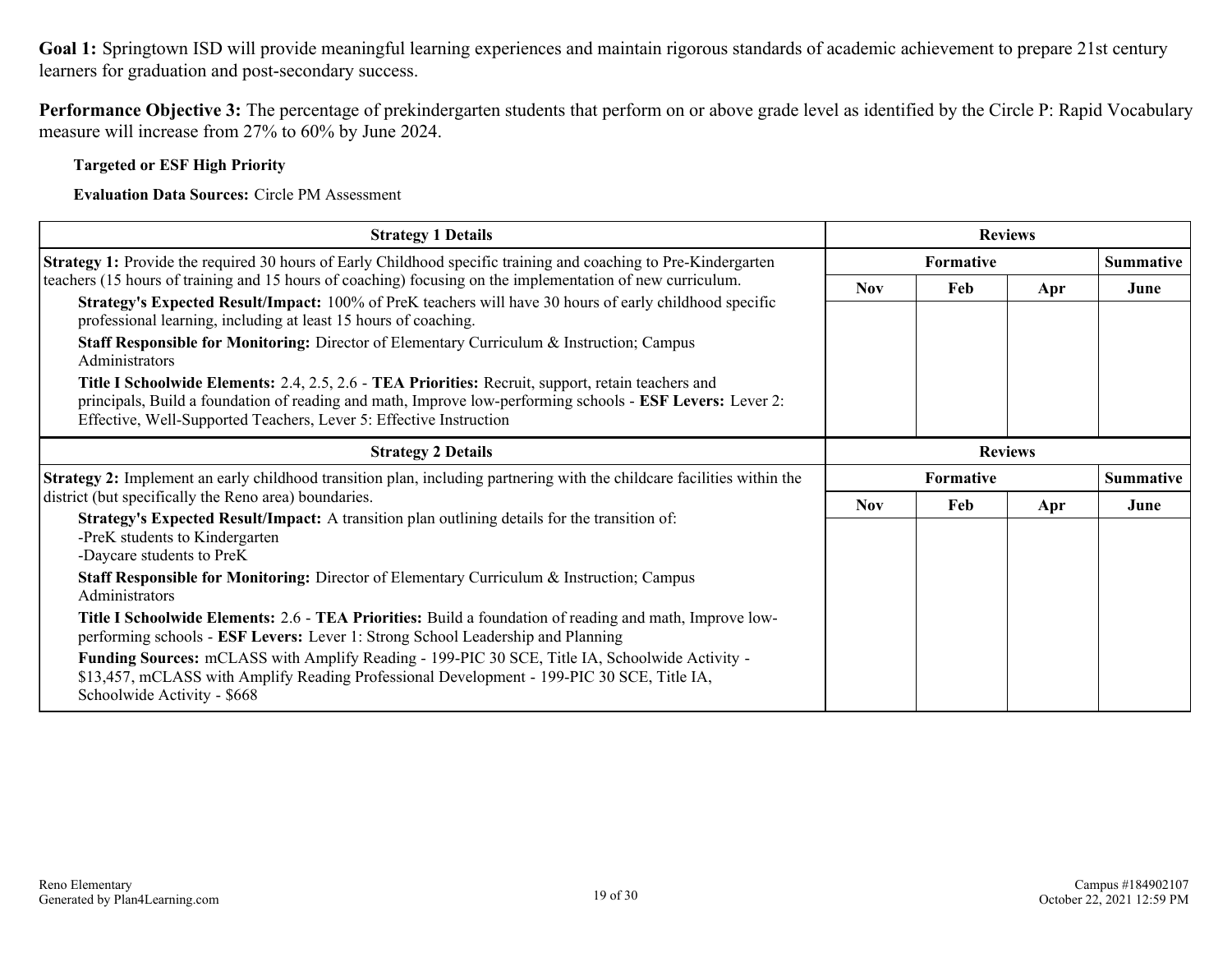| <b>Strategy 3 Details</b>                                                                                                                                                                                                              | <b>Reviews</b> |                  |     |                  |  |
|----------------------------------------------------------------------------------------------------------------------------------------------------------------------------------------------------------------------------------------|----------------|------------------|-----|------------------|--|
| Strategy 3: Utilize the new CIRCLE Curriculum to continue to create classrooms based on learning experiences.                                                                                                                          |                | <b>Formative</b> |     | <b>Summative</b> |  |
| Strategy's Expected Result/Impact: Increase in the Circle PM: Rapid Vocabulary measure. Build student<br>background knowledge.                                                                                                         | <b>Nov</b>     | Feb              | Apr | June             |  |
| <b>Staff Responsible for Monitoring:</b> Director of Elementary & Instruction; Campus Administrators; PreK<br>teachers                                                                                                                 |                |                  |     |                  |  |
| <b>Title I Schoolwide Elements:</b> 2.4, 2.5, 2.6 - <b>TEA Priorities:</b> Build a foundation of reading and math,<br>Improve low-performing schools - ESF Levers: Lever 4: High-Quality Curriculum, Lever 5: Effective<br>Instruction |                |                  |     |                  |  |
| Continue/Modify<br>Accomplished<br>No Progress                                                                                                                                                                                         |                | Discontinue      |     |                  |  |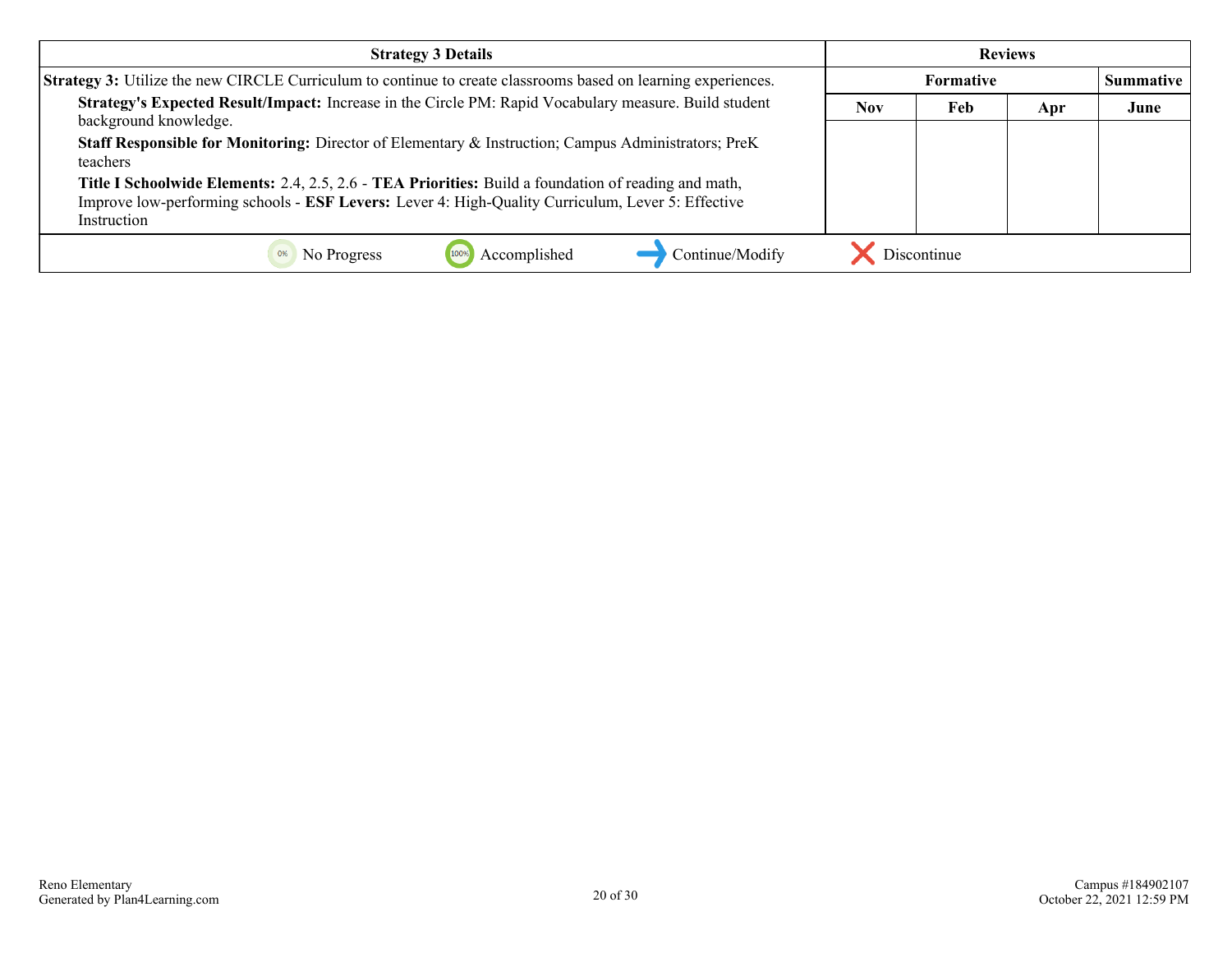**Performance Objective 4:** The percentage of 3rd and 4th grade students that perform at the meets level on Math STAAR will increase to 55% by June 2024.

**Targeted or ESF High Priority**

**Evaluation Data Sources:** 3-4 STAAR scores

| <b>Strategy 1 Details</b>                                                                                                                                                                                                                                                                                                                                                                                                                                                                                                                                                                                                                                                                                                                                                                                                                             | <b>Reviews</b>   |             |     |                  |
|-------------------------------------------------------------------------------------------------------------------------------------------------------------------------------------------------------------------------------------------------------------------------------------------------------------------------------------------------------------------------------------------------------------------------------------------------------------------------------------------------------------------------------------------------------------------------------------------------------------------------------------------------------------------------------------------------------------------------------------------------------------------------------------------------------------------------------------------------------|------------------|-------------|-----|------------------|
| Strategy 1: Utilize daily "WIN" What I Need to address math deficits of all students utilizing district and supplemental                                                                                                                                                                                                                                                                                                                                                                                                                                                                                                                                                                                                                                                                                                                              | <b>Formative</b> |             |     | <b>Summative</b> |
| resources.<br><b>Strategy's Expected Result/Impact:</b> Increase performance of all students; Close achievement gaps of<br>students<br><b>Staff Responsible for Monitoring: Campus Administrators; Specialist</b><br><b>Title I Schoolwide Elements:</b> 2.4, 2.5, 2.6 - <b>TEA Priorities:</b> Build a foundation of reading and math,<br>Improve low-performing schools - ESF Levers: Lever 1: Strong School Leadership and Planning, Lever 4:<br>High-Quality Curriculum, Lever 5: Effective Instruction                                                                                                                                                                                                                                                                                                                                           | <b>Nov</b>       | <b>Feb</b>  | Apr | June             |
| <b>Strategy 2 Details</b>                                                                                                                                                                                                                                                                                                                                                                                                                                                                                                                                                                                                                                                                                                                                                                                                                             | <b>Reviews</b>   |             |     |                  |
| <b>Strategy 2:</b> Provide a continuum of placements to meet the instructional needs of students with disabilities (i.e. in class<br>support, co-teach, and resource programs) dyslexia.<br>Strategy's Expected Result/Impact: Increased performance of special education students; close<br>achievement gap of students<br><b>Staff Responsible for Monitoring: Campus Administrators; Special Education teachers</b><br>Title I Schoolwide Elements: 2.4, 2.5, 2.6 - TEA Priorities: Recruit, support, retain teachers and<br>principals, Build a foundation of reading and math, Improve low-performing schools - ESF Levers: Lever 1:<br>Strong School Leadership and Planning, Lever 2: Effective, Well-Supported Teachers, Lever 4: High-Quality<br>Curriculum, Lever 5: Effective Instruction<br><b>Problem Statements: Student Learning 1</b> | <b>Formative</b> |             |     | <b>Summative</b> |
|                                                                                                                                                                                                                                                                                                                                                                                                                                                                                                                                                                                                                                                                                                                                                                                                                                                       | <b>Nov</b>       | Feb         | Apr | June             |
| Continue/Modify<br>100%<br>Accomplished<br>No Progress                                                                                                                                                                                                                                                                                                                                                                                                                                                                                                                                                                                                                                                                                                                                                                                                |                  | Discontinue |     |                  |

#### **Performance Objective 4 Problem Statements:**

**Student Learning Problem Statement 1**: Closing the Gaps indicators were met. The following subgroups did not meet target for ELAR or Math: All Students; Hispanic, White, Economically Disadvantaged; Continuously Enrolled, and Non Continuously Enrolled. The following subgroups did not meet target for ELAR: All Students; Hispanic, White, Economically Disadvantaged; Continuously Enrolled, and Non Continuously Enrolled. **Root Cause**: Not using data to drive instruction and interventions; Lack of solid Tier 1, 2, and 3 instruction.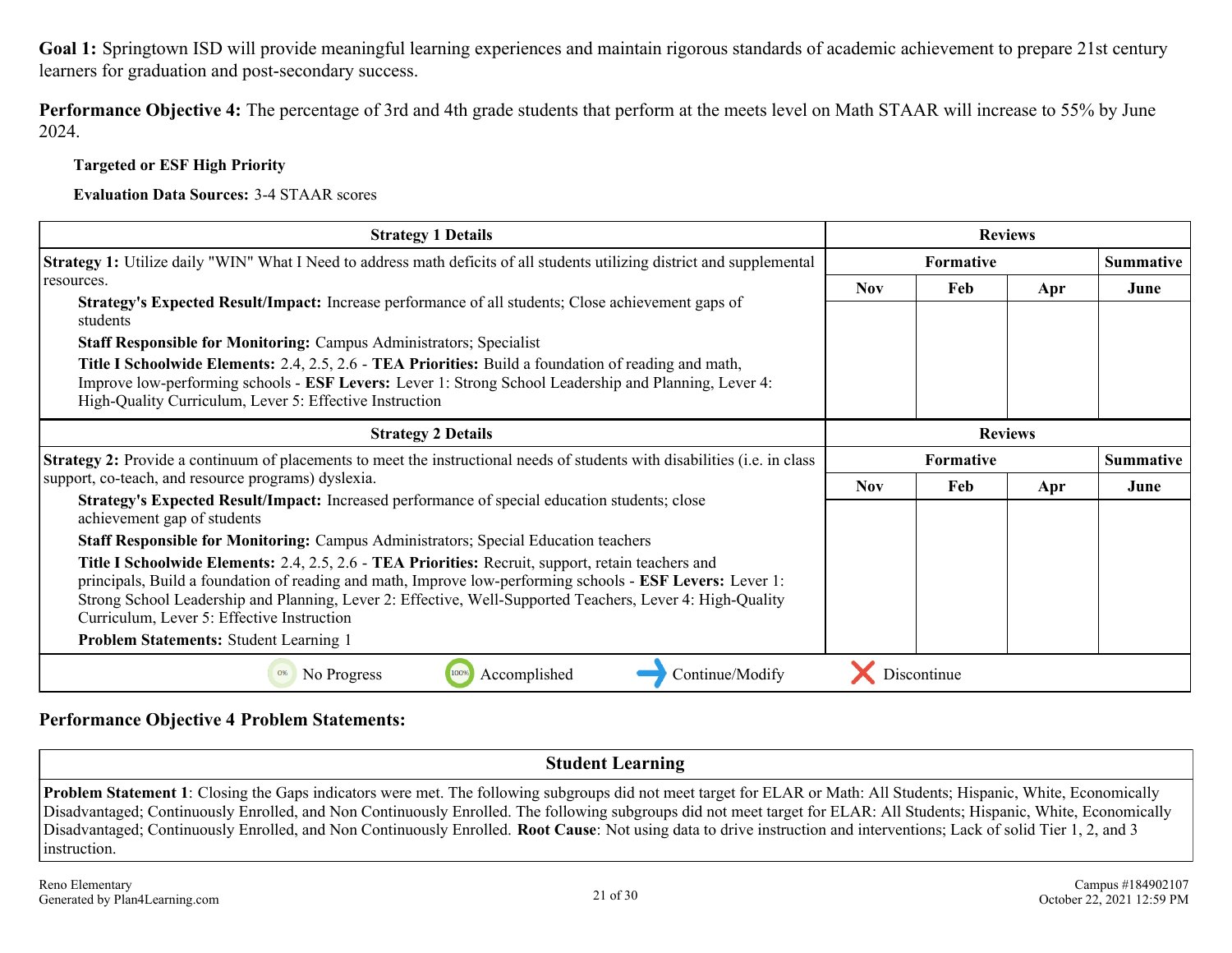**Performance Objective 5:** The percentage of K-3 students that perform on or above grade level as measured by NWEA Map Growth Math will increase from 37% to 70% by June 2024.

#### **HB3 Goal**

**Evaluation Data Sources:** NWEA Map Growth

| <b>Strategy 1 Details</b>                                                                                                       | <b>Reviews</b> |             |     |                  |
|---------------------------------------------------------------------------------------------------------------------------------|----------------|-------------|-----|------------------|
| <b>Strategy 1:</b> Utilize daily "WIN" What I Need to address math deficits of all students utilizing district and supplemental | Formative      |             |     | <b>Summative</b> |
| resources.                                                                                                                      | <b>Nov</b>     | Feb         | Apr | June             |
| <b>Strategy's Expected Result/Impact:</b> Growth in NWEA Map Growth Overall Scores                                              |                |             |     |                  |
| Staff Responsible for Monitoring: Campus Administrators; Math Specialist                                                        |                |             |     |                  |
| <b>TEA Priorities:</b> Build a foundation of reading and math, Improve low-performing schools - <b>ESF Levers:</b>              |                |             |     |                  |
| Lever 4: High-Quality Curriculum, Lever 5: Effective Instruction                                                                |                |             |     |                  |
| Problem Statements: Student Learning 3, 4                                                                                       |                |             |     |                  |
| Continue/Modify<br>Accomplished<br>No Progress                                                                                  |                | Discontinue |     |                  |

#### **Performance Objective 5 Problem Statements:**

| <b>Student Learning</b>                                                                                                                                                                                                                                                                       |
|-----------------------------------------------------------------------------------------------------------------------------------------------------------------------------------------------------------------------------------------------------------------------------------------------|
| <b>Problem Statement 3</b> : At EOY, 69% of Kinder students met benchmark according to NWEA Map Growth. This was behind district average of 77% and the 82% (GCES) and<br>[77% (SES). Root Cause: Covid-19, quarantines, virtual learning and lack of time in school, TIER 1 instruction      |
| <b>Problem Statement 4</b> : At EOY, 44% of Second grade students met benchmark according to NWEA Map Growth. This was behind district average of 57% and the 63%<br>(GCES) and 61% (SES). Root Cause: Covid-19, quarantines, virtual learning and lack of time in school, TIER 1 instruction |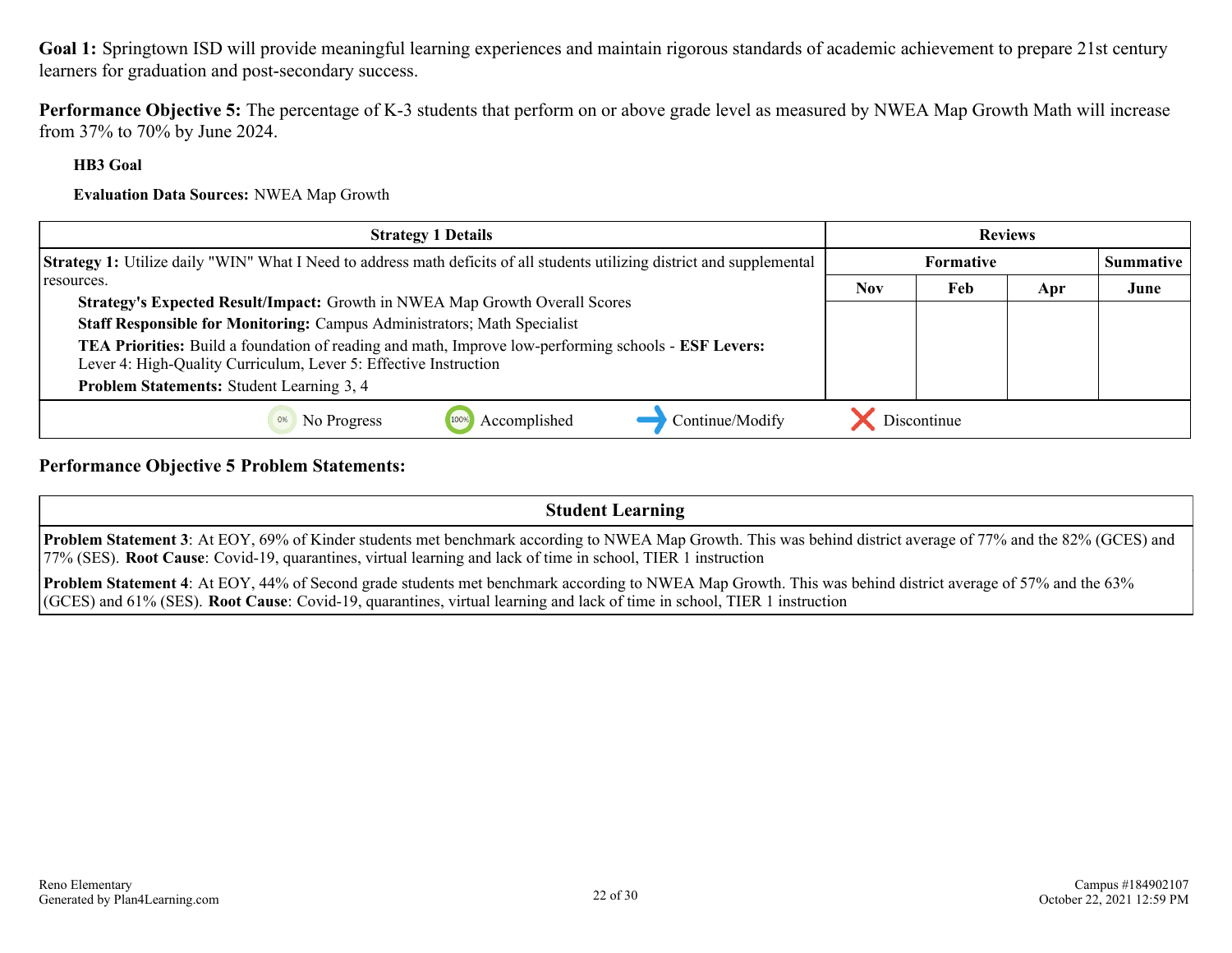**Goal 2:** Springtown ISD will provide a safe, secure, and supportive environment for students, staff, families, and community.

Performance Objective 1: SISD will ensure that every student, staff member, and guest is in the safest and most secure environment possible enabling them to function effectively.

**Evaluation Data Sources:** Measures may include: Stakeholder feedback

| <b>Strategy 1 Details</b>                                                                                                                                                                                                                                                                                                                                                                                                     | <b>Reviews</b>                       |             |     |                  |  |
|-------------------------------------------------------------------------------------------------------------------------------------------------------------------------------------------------------------------------------------------------------------------------------------------------------------------------------------------------------------------------------------------------------------------------------|--------------------------------------|-------------|-----|------------------|--|
| <b>Strategy 1:</b> Provide guidance sessions targeting social emotional learning to students utilizing Choose Love and                                                                                                                                                                                                                                                                                                        | <b>Formative</b>                     |             |     | <b>Summative</b> |  |
| supplemental resources.<br><b>Strategy's Expected Result/Impact:</b> Decrease in office referrals and bus write ups, etc.; growth as<br>indicated on the DESSA mini screener.<br><b>Staff Responsible for Monitoring: Counselor; Assistant Principal</b><br>Title I Schoolwide Elements: 2.5, 2.6 - TEA Priorities: Recruit, support, retain teachers and principals -<br><b>ESF Levers:</b> Lever 3: Positive School Culture | <b>Nov</b>                           | Feb         | Apr | June             |  |
| <b>Strategy 2 Details</b>                                                                                                                                                                                                                                                                                                                                                                                                     | <b>Reviews</b>                       |             |     |                  |  |
| Strategy 2: Provide crossover activities and/or events to facilitate smooth transitions for students between schools.                                                                                                                                                                                                                                                                                                         | <b>Formative</b><br><b>Summative</b> |             |     |                  |  |
| Strategy's Expected Result/Impact: 70% of students enrolled in grade Pre-K and 4 will participate in a<br>transitional activity or event.                                                                                                                                                                                                                                                                                     | <b>Nov</b>                           | Feb         | Apr | June             |  |
| <b>Staff Responsible for Monitoring: Campus Administrator</b>                                                                                                                                                                                                                                                                                                                                                                 |                                      |             |     |                  |  |
| <b>Strategy 3 Details</b>                                                                                                                                                                                                                                                                                                                                                                                                     | <b>Reviews</b>                       |             |     |                  |  |
| <b>Strategy 3:</b> Hold behavior MTSS meetings for students who need TIER 3 interventions.                                                                                                                                                                                                                                                                                                                                    | Formative<br><b>Summative</b>        |             |     |                  |  |
| <b>Strategy's Expected Result/Impact: Assistant Principal; Counselor</b>                                                                                                                                                                                                                                                                                                                                                      | <b>Nov</b>                           | Feb         | Apr | June             |  |
| Title I Schoolwide Elements: 2.5, 2.6 - TEA Priorities: Recruit, support, retain teachers and principals -<br><b>ESF Levers:</b> Lever 3: Positive School Culture                                                                                                                                                                                                                                                             |                                      |             |     |                  |  |
| Continue/Modify<br>Accomplished<br>No Progress<br>100%<br>0%                                                                                                                                                                                                                                                                                                                                                                  |                                      | Discontinue |     |                  |  |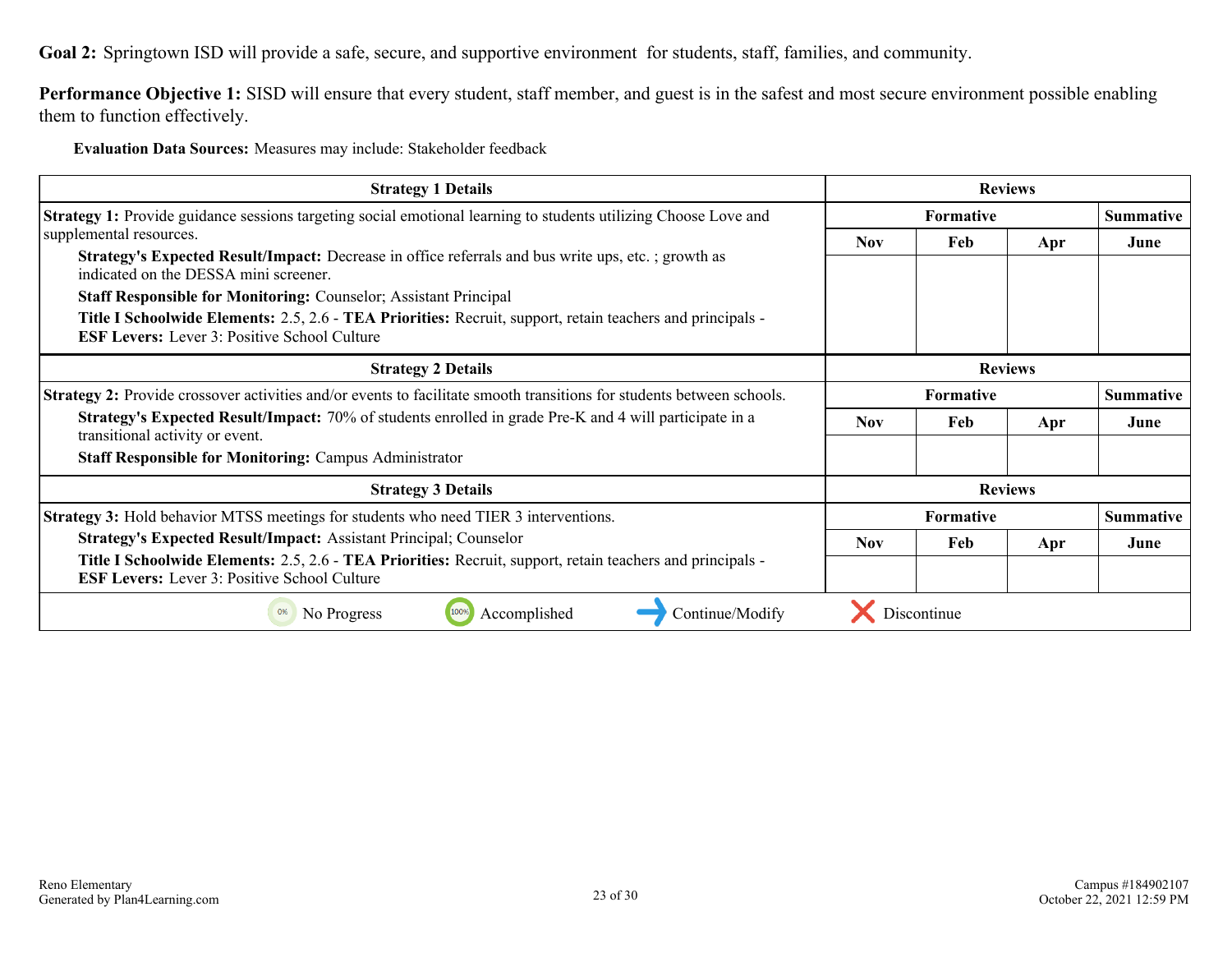**Goal 2:** Springtown ISD will provide a safe, secure, and supportive environment for students, staff, families, and community.

**Performance Objective 2:** SISD will promote social emotional competence of all students.

**Evaluation Data Sources:** DESSA Mini

| <b>Strategy 1 Details</b>                                                                                                                             | <b>Reviews</b>   |             |     |                  |
|-------------------------------------------------------------------------------------------------------------------------------------------------------|------------------|-------------|-----|------------------|
| <b>Strategy 1:</b> Administer the DESSA mini screener to all students in grades K-4.                                                                  | <b>Formative</b> |             |     | <b>Summative</b> |
| Strategy's Expected Result/Impact: Improve the social emotional competence of all students; Growth<br>between administrations of DESSA mini screener. | <b>Nov</b>       | Feb         | Apr | June             |
| <b>Staff Responsible for Monitoring: Campus Administrators; Counselor</b>                                                                             |                  |             |     |                  |
| <b>ESF Levers:</b> Lever 3: Positive School Culture                                                                                                   |                  |             |     |                  |
| <b>Strategy 2 Details</b>                                                                                                                             | <b>Reviews</b>   |             |     |                  |
| <b>Strategy 2:</b> Implement the Choose Love social-emotional curriculum in grades PK-12.                                                             | <b>Formative</b> |             |     | <b>Summative</b> |
| Strategy's Expected Result/Impact: Improved social emotional competence of all students Growth between<br>administrations of DESSA mini screener.     | <b>Nov</b>       | Feb         | Apr | June             |
| <b>Staff Responsible for Monitoring: Campus Administrators; Counselors</b>                                                                            |                  |             |     |                  |
| <b>ESF Levers:</b> Lever 3: Positive School Culture                                                                                                   |                  |             |     |                  |
| Continue/Modify<br>Accomplished<br>No Progress<br>100%<br>0%                                                                                          |                  | Discontinue |     |                  |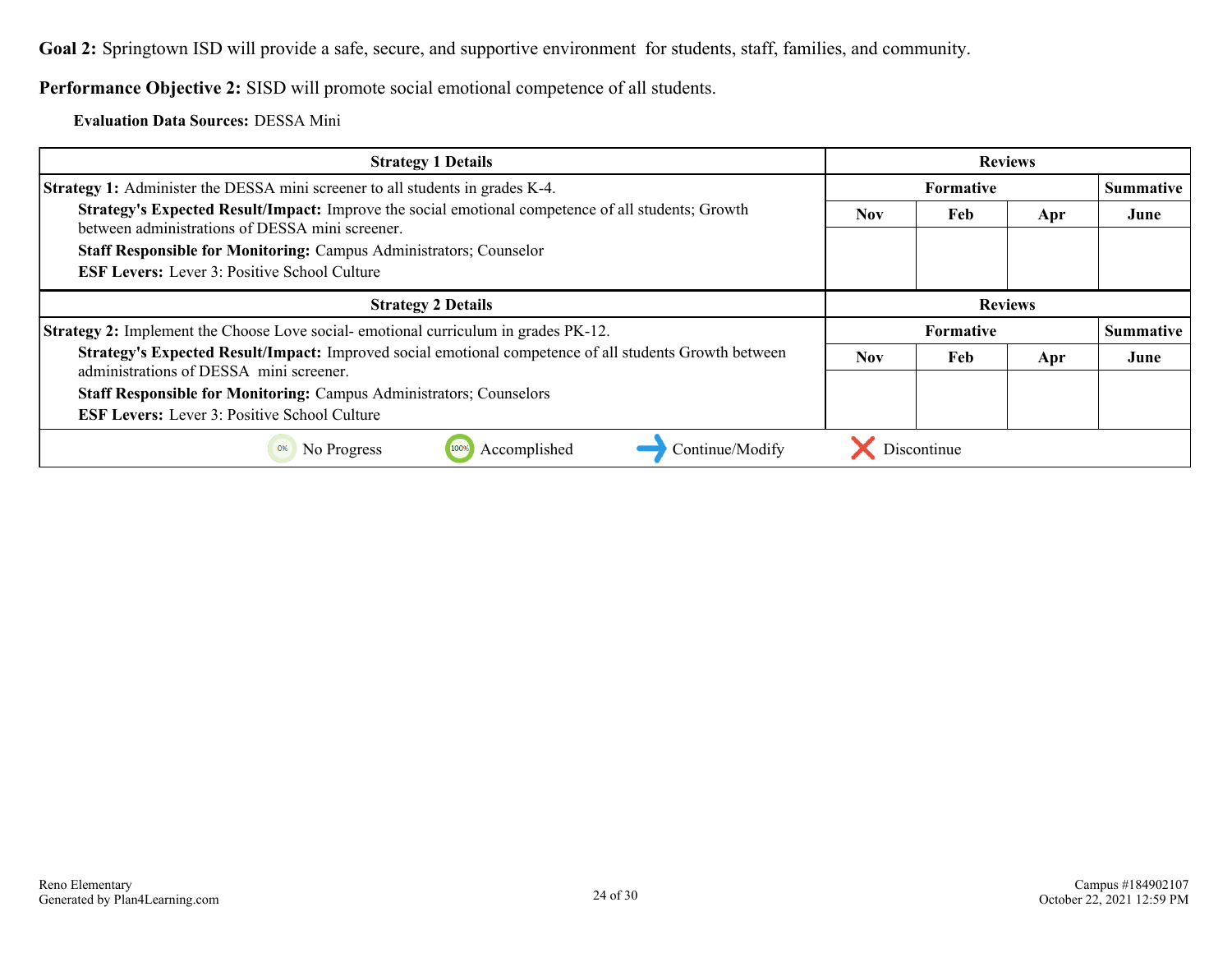**Goal 3:** Springtown ISD will recruit, employ, develop, and retain a highly-effective staff to optimize student engagement and success.

**Performance Objective 1:** Reno Elementary will have a staff retention rate of 90% or higher for the 2020-2021 school year.

#### **Targeted or ESF High Priority**

| <b>Strategy 1 Details</b>                                                                                                                                                                                                                                           | <b>Reviews</b>   |                  |     |                  |
|---------------------------------------------------------------------------------------------------------------------------------------------------------------------------------------------------------------------------------------------------------------------|------------------|------------------|-----|------------------|
| Strategy 1: Provide professional development to staff (Embedded PLC time each week, instructional coaching, PD                                                                                                                                                      | <b>Formative</b> |                  |     | <b>Summative</b> |
| during inservice days and after school, Region Service Center trainings, District PD) PD topics will be chosen on a basis<br>off of teacher proficiency and areas of need to further support them as teacher professionals.                                         | <b>Nov</b>       | Feb              | Apr | June             |
| Strategy's Expected Result/Impact: More developed teachers; Improved instruction; clear expectations for<br>planning and instruction. Increase in staff retention rate                                                                                              |                  |                  |     |                  |
| <b>Staff Responsible for Monitoring:</b> Principal; Assistant Principal; Reading and Math Specialist; Team Leads<br>of each grade.                                                                                                                                  |                  |                  |     |                  |
| <b>Title I Schoolwide Elements:</b> 2.4, 2.5, 2.6 - <b>TEA Priorities:</b> Recruit, support, retain teachers and<br>principals, Build a foundation of reading and math, Improve low-performing schools - ESF Levers: Lever 2:<br>Effective, Well-Supported Teachers |                  |                  |     |                  |
| <b>Funding Sources:</b> PK Professional Development and Coaching (ESC 11) - 255 Title II, Part A - \$5,279                                                                                                                                                          |                  |                  |     |                  |
|                                                                                                                                                                                                                                                                     |                  |                  |     |                  |
| <b>Strategy 2 Details</b>                                                                                                                                                                                                                                           |                  | <b>Reviews</b>   |     |                  |
| Strategy 2: Provide professional development opportunities for campus administrators, specialists, counselor, physical                                                                                                                                              |                  | <b>Formative</b> |     | <b>Summative</b> |
| education, music, library, technology, and auxiliary staff.                                                                                                                                                                                                         | <b>Nov</b>       | Feb              | Apr | June             |
| Strategy's Expected Result/Impact: Knowledgeable staff members who can better support teachers and<br>assist with student needs.                                                                                                                                    |                  |                  |     |                  |
| <b>Staff Responsible for Monitoring: Principal</b>                                                                                                                                                                                                                  |                  |                  |     |                  |
| Title I Schoolwide Elements: 2.4, 2.5, 2.6 - TEA Priorities: Recruit, support, retain teachers and<br>principals, Improve low-performing schools                                                                                                                    |                  |                  |     |                  |
| Funding Sources: Effective Schools Framework Training - 255 Title II, Part A - \$100, BER Dyslexia<br>Conference - 255 Title II, Part A - \$459                                                                                                                     |                  |                  |     |                  |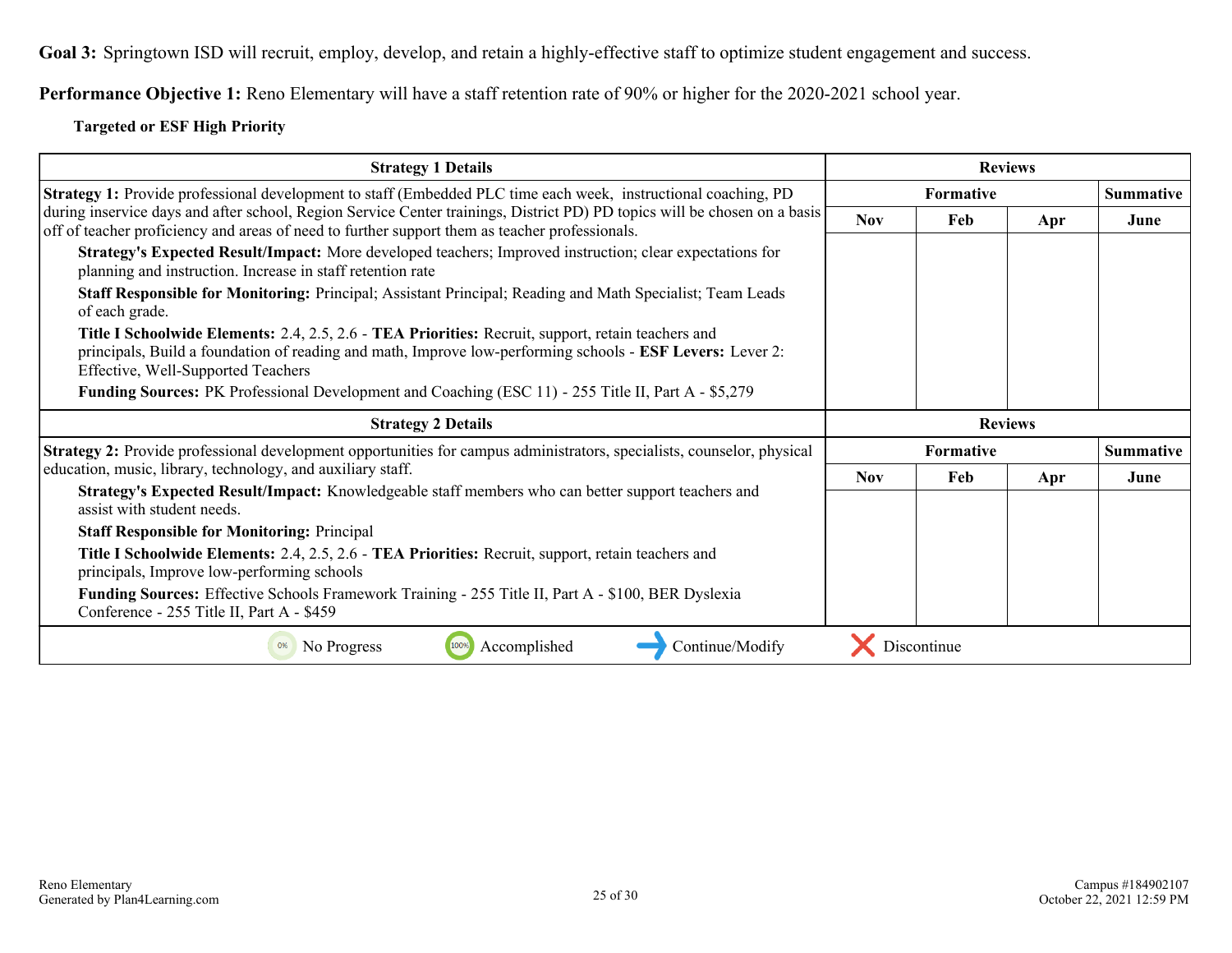**Goal 4:** Springtown ISD will promote active parental and community partnerships through communication, collaboration, and participation in order to support student success.

**Performance Objective 1:** 100% of the parents/ guardians of students at Reno will take an active part in the education of their children by participating in at least one academic event hosted by the school.

**Evaluation Data Sources:** Parent Sign in sheets

| <b>Strategy 1 Details</b>                                                                                                                                                | <b>Reviews</b> |             |     |           |
|--------------------------------------------------------------------------------------------------------------------------------------------------------------------------|----------------|-------------|-----|-----------|
| <b>Strategy 1:</b> Each teacher will complete a Parent/teacher conference in the Fall.                                                                                   | Formative      |             |     | Summative |
| Strategy's Expected Result/Impact: Parent/teacher will have better communication and parent will gain<br>knowledge to be an academic partner in their child's education. | <b>Nov</b>     | Feb         | Apr | June      |
| Staff Responsible for Monitoring: Principal; Assistant Principal; Parent Liaison; Team Leads in each grade<br>level.                                                     |                |             |     |           |
| Title I Schoolwide Elements: 2.4, 2.5, 2.6 - TEA Priorities: Build a foundation of reading and math,<br>Improve low-performing schools                                   |                |             |     |           |
| Continue/Modify<br>Accomplished<br>No Progress<br>100%                                                                                                                   |                | Discontinue |     |           |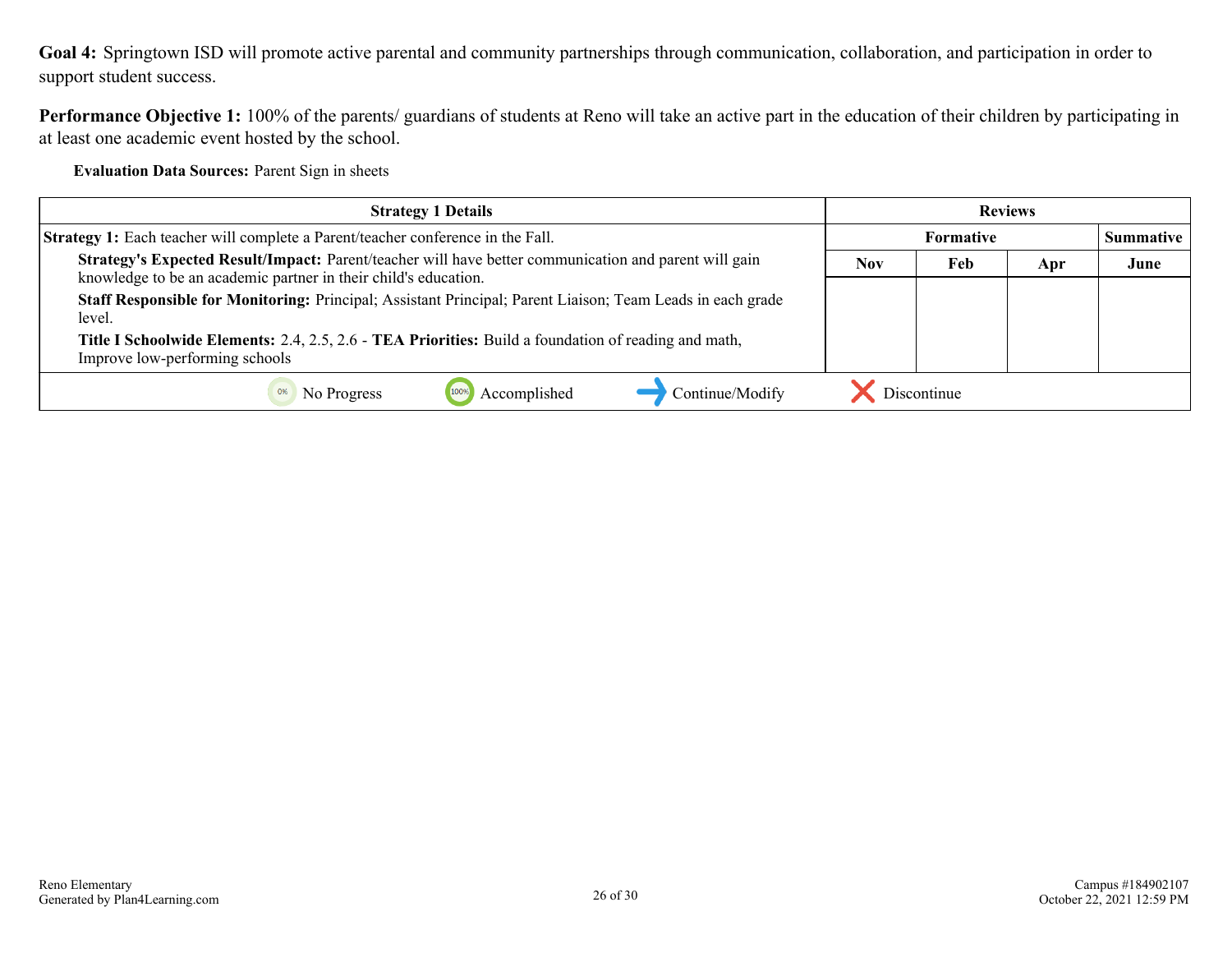**Goal 4:** Springtown ISD will promote active parental and community partnerships through communication, collaboration, and participation in order to support student success.

Performance Objective 2: For the 2021-22 school year, attendance rate will increase to 96%

**Targeted or ESF High Priority**

**Evaluation Data Sources:** Data from Skyward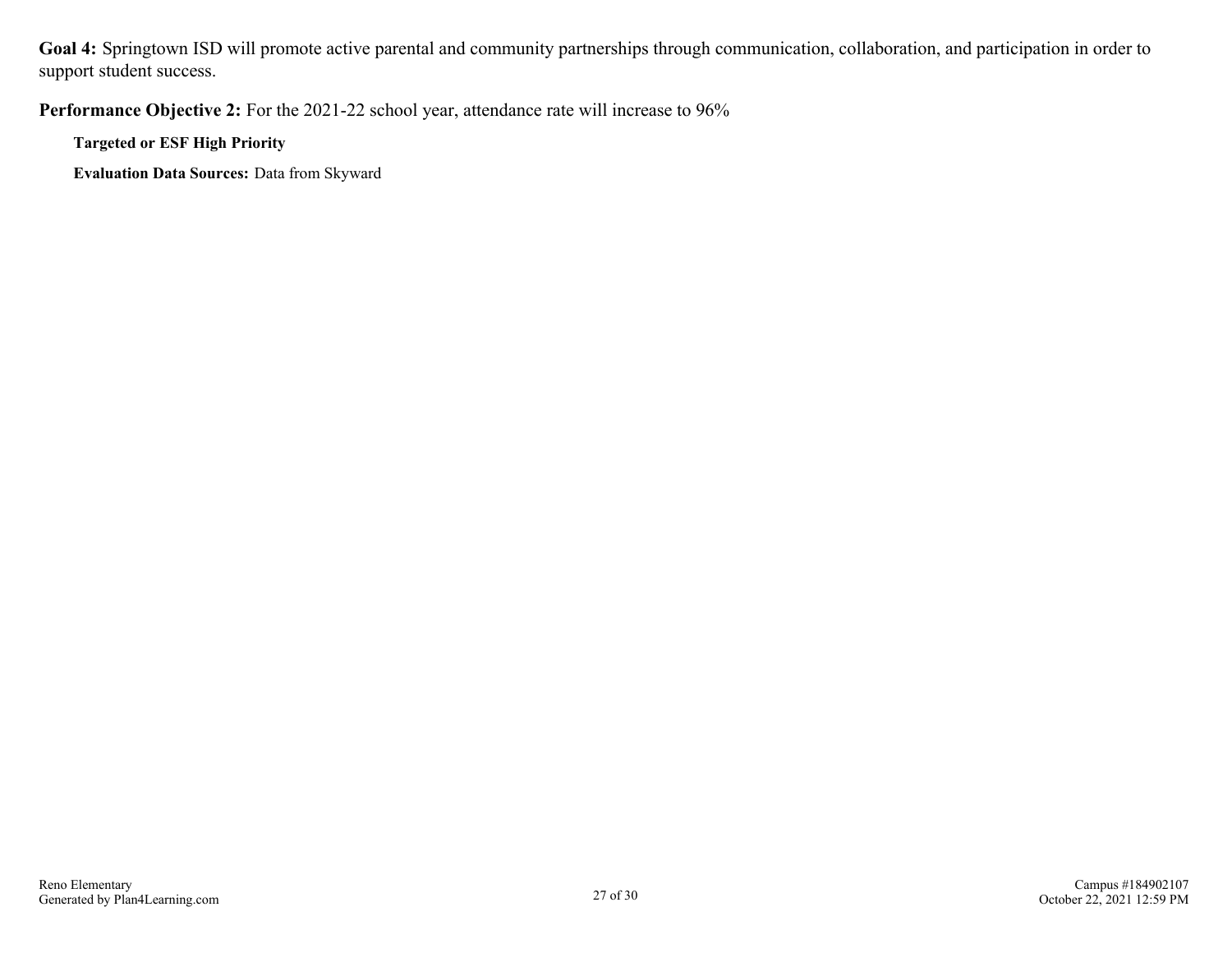# **Title I Schoolwide Elements**

# **ELEMENT 1. SWP COMPREHENSIVE NEEDS ASSESSMENT (CNA)**

## **1.1: Comprehensive Needs Assessment**

The Title I, Part A Campus Improvement Plan is based on a Comprehensive Needs Assessment (CNA) of the entire school. It reflects the status of academic achievement of our students in relation to the challenging state academic standards focusing on students who are failing to or are at-risk of failing to meet the rigorous state academic standards and those determined by local policy. The Comprehensive Needs Assessment (CNA) includes a deliberate focus on achievement for special populations such as At-Risk, Special Education, English Learners, Economically Disadvantaged and Gifted & Talented.

The most recent date the Comprehensive Needs Assessment (CNA) was developed/reviewed/revised/approved is noted in the CNA section of Plan4Learning. The comprehensive list of stakeholders engaged in the development, review, revisions, and approval of the CNA will be documented in the Committees section of Plan4Learning. The committee, as well as specialized subcommittees, will meet throughout the school year as new data becomes available and/or when the needs of students require campus-level action. The district goal is to conduct at least 1 meeting during the 2021-2022 fall semester (July 2021-December 2021) and at least 1 meeting during the 2021-2022 spring semester (January 2022-July 2022).

# **ELEMENT 2. SWP CAMPUS IMPROVEMENT PLAN (CIP)**

# **2.1: Campus Improvement Plan developed with appropriate stakeholders**

The Campus Improvement Plan (CIP) is developed in collaboration with parent(s), community member(s), and campus personnel including teachers, paraprofessionals, campus leaders and leadership team members, and district administration. The list of stakeholders who participate in the development and review of the CIP may be found in Plan4Learning in the Committees section.

# **2.2: Regular monitoring and revision**

The CIP remains in effect for the duration of the school's identification as a Title I campus. The plan and its implementation shall be regularly monitored and revised as necessary, based on students' needs to ensure that all students are provided opportunities to meet the challenging state academic standards. (ESSA Sec. 12114(b)(3)). The monitoring will include students defined as economically disadvantaged, each major racial and ethnic group, students with disabilities, English learners (ESSA Section 1111(c)(2) and "at-risk" students [TEC 42.152(d)].

The date the CIP was developed/reviewed/revised/approved is noted in in the plan just before the first Goals page.

# **2.3: Available to parents and community in an understandable format and language**

The CIP is readily available to parents and the community on our campus website. Upon request, an electronic or paper copy will be provided to any stakeholder. The district website has a translate button which translates the CIP and all documents to Spanish.This tool is available in most languages. Communication will be provided to families at the beginning of the year and during the fall Open House to address this option. (ESSA, Sec. 1114(b)(4)).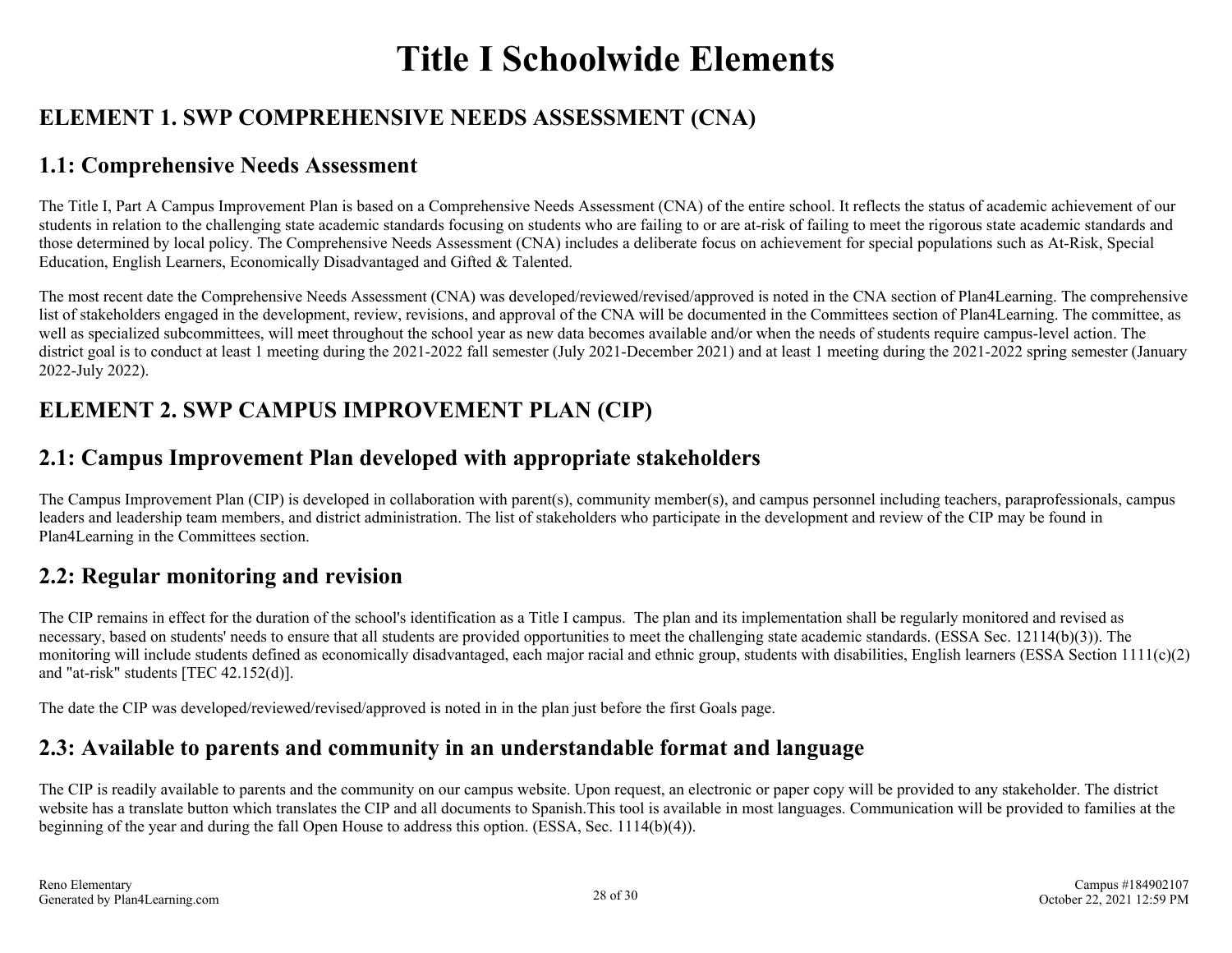## **2.4: Opportunities for all children to meet State standards**

The school determines campus-wide reform strategies based upon formative and summative student achievement data. The CIP includes a description of how such strategies will provide opportunities for all children, including each of the student populations (economically disadvantaged students, students from major racial and ethnic groups, children with disabilities and English learners [Sec  $1111(c)(2)$ ] to meet the challenging state academic standards.

This requirement is documented at the strategy level in Plan4Learning. Each strategy meeting the requirements of 2.4 includes this Element designation above the strategy.

## **2.5: Increased learning time and well-rounded education**

The campus will use methods and instructional strategies that strengthen the academic program, increase the amount and quality of learning time, and help provide an enriched and accelerated curriculum through programs, activities, and courses necessary to provide a well-rounded education.

Within the Goals, Performance Objectives and Strategies sections in Plan4Learning, the campus lists and describes methods and instructional strategies that strengthen its academic program, increase the amount and quality of learning time, and provide an enriched and accelerated curriculum necessary to a well-rounded education. Each year, the campus identifies at least one instructional strategy and as many as necessary to address the identified needs.

## **2.6: Address needs of all students, particularly at-risk**

The campus will address the needs of all students it serves with a focus on the needs of students identified as "At Risk" of unsuccessfully demonstrating mastery of the challenging State academic standards.

Within the Goals, Performance Objectives and Strategies sections in Plan4Learning, the campus identifies how it will address the needs of all students including a particular focus on students deemed "At Risk" of not meeting State standards. The campus identifies at least one instructional strategy addressing the needs of all students especially the needs of "At Risk" students and student populations and as many as necessary to address the identified needs.

# **ELEMENT 3. PARENT AND FAMILY ENGAGEMENT (PFE)**

## **3.1: Develop and distribute Parent and Family Engagement Policy**

The school jointly developed a written parent and family engagement policy and a school parent compact with parents and family members of our students. The policy describes the ways the campus fulfills the requirements for partnering with parents and families as we provide a high-quality education. Our school believes that this partnership is essential for students to succeed. This partnership includes:

- Assisting parents to understand the state standards (TEKS) and curriculum
- Understanding state (STAAR/EOC) and local assessment standards
- How to work with the school to improve their child's achievement
- Providing materials and training to help parents work with their child
- Parent curriculum workshops